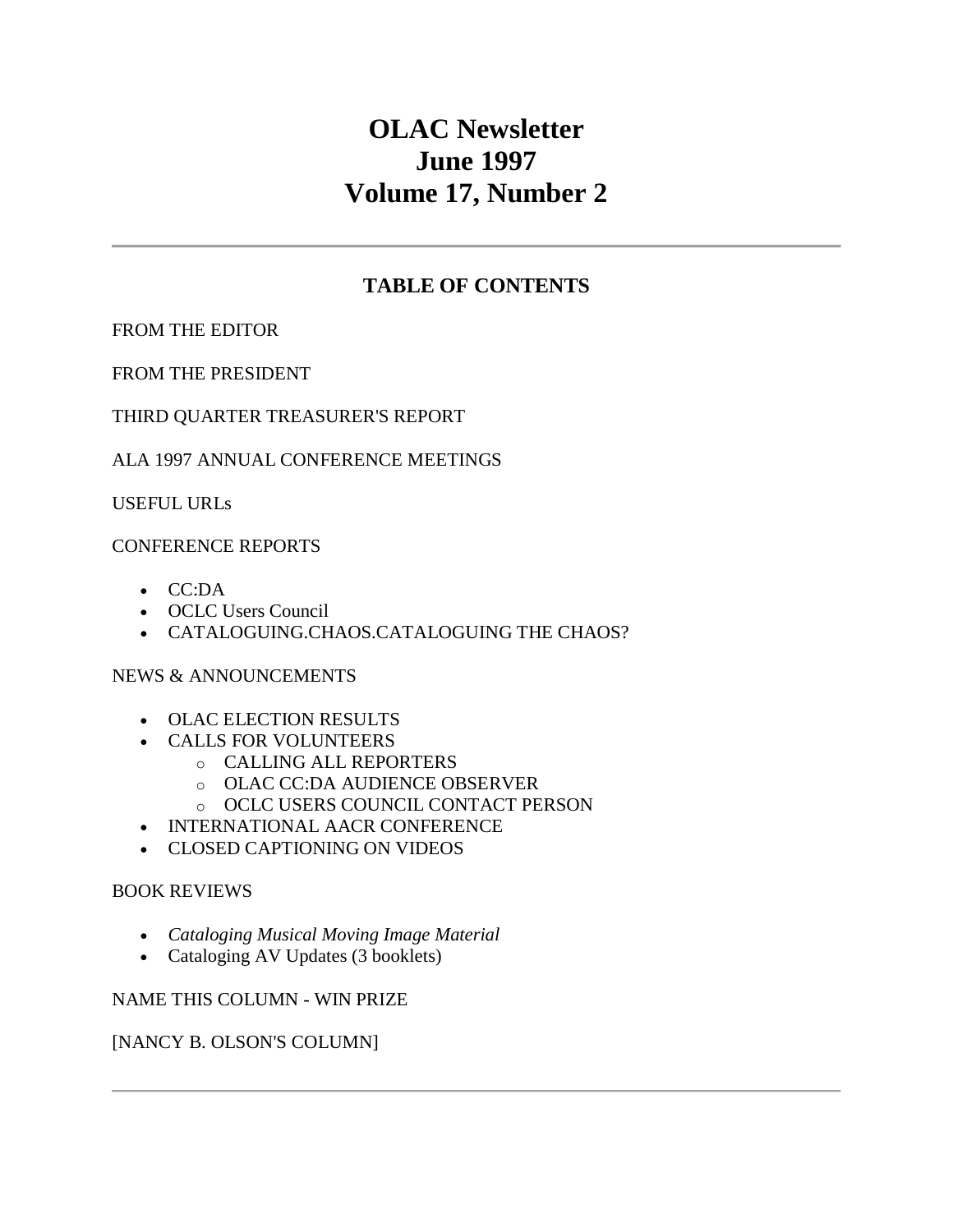## **FROM THE EDITOR Kay Johnson**

This issue includes the winners of [OLAC's election,](http://ublib.buffalo.edu/libraries/units/cts/olac/newsletters/june97.html#election) OCLC's revised policy on when to input new records for [closed captioned videos,](http://ublib.buffalo.edu/libraries/units/cts/olac/newsletters/june97.html#captioning) and the notice for the [International Conference on the](http://ublib.buffalo.edu/libraries/units/cts/olac/newsletters/june97.html#aacr)  [Principles and Future Development of AACR.](http://ublib.buffalo.edu/libraries/units/cts/olac/newsletters/june97.html#aacr)

Because many of you didn't receive your March newsletters until after May, Nancy Olson'[s](http://ublib.buffalo.edu/libraries/units/cts/olac/newsletters/june97.html#column) ["Name This Column"](http://ublib.buffalo.edu/libraries/units/cts/olac/newsletters/june97.html#column) contest will be extended until August 1st.

For those of you who want to become more active in OLAC, we have opportunities for you! See details about [conference reporters,](http://ublib.buffalo.edu/libraries/units/cts/olac/newsletters/june97.html#reporters) [CC:DA Audience Observer,](http://ublib.buffalo.edu/libraries/units/cts/olac/newsletters/june97.html#observer) and [OCLC Users Council](http://ublib.buffalo.edu/libraries/units/cts/olac/newsletters/june97.html#contact)  [Contact Person.](http://ublib.buffalo.edu/libraries/units/cts/olac/newsletters/june97.html#contact)

Some of you may have missed the *OLAC Newsletter* annual index that is usually printed in the March issue. A cumulative v. 16-17 index will be published in the March 1998 newsletter from our new index editor, Michelle Robertson. Welcome aboard Michelle! Bobby Ferguson deserves a big thanks for her many years of indexing.

Don't miss the ["Meetings of Interest to AV Catalogers".](http://ublib.buffalo.edu/libraries/units/cts/olac/newsletters/june97.html#ala97) These will also be posted to AUTOCAT, E-Media, and the OLAC Web page [\(http://](http://ublib.buffalo.edu/libraries/units/cts/olac/)  [ublib.buffalo.edu/libraries/units/cts/olac/\).](http://ublib.buffalo.edu/libraries/units/cts/olac/) I expect to see some new reporters included in Mary Konkel's Conference Reports column for the September newsletter.

Both Richard Harwood and Sue Neumeister deserve a big thanks for their input on this issue. Thanks to everyone who has contributed to this issue and offered advice on the last one. I thank my husband for maintaining my computing equipment, acting as a sounding board, providing chocolate and keeping the cat off of the keyboard.

### CONTRIBUTIONS DEADLINE FOR THE SEPTEMBER *[OLAC NEWSLETTER](http://ublib.buffalo.edu/libraries/units/cts/olac/newsletters/sept97.html)* IS AUGUST 1, 1997.

*As usual, I and the column editors are always happy to receive contributions before the deadline.*

## **FROM THE PRESIDENT Richard Harwood**

This is my last column as President of OLAC. It has been a privilege to serve the organization in this capacity, and I recommend that members consider running for an OLAC office. I look forward to serving as Past President under the capable and loyal Sue Neumeister, our incoming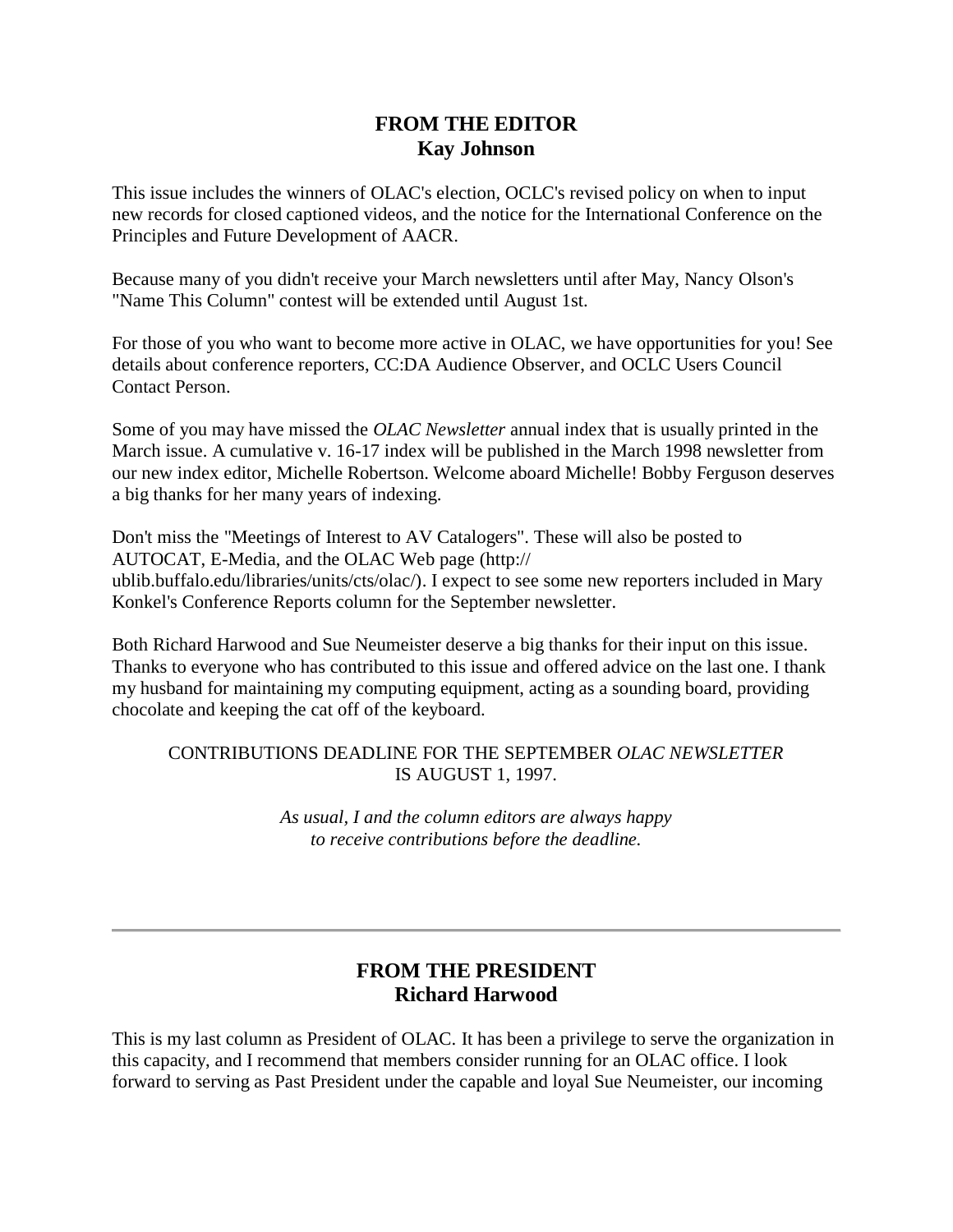President. As for Sue's loyalty, it is not only exemplified in her service to OLAC, but also in her unswerving faithfulness to the Buffalo Bills.

Speaking of running for office and changes in leadership, this issue includes the [results of our](http://ublib.buffalo.edu/libraries/units/cts/olac/newsletters/june97.html#election)  [recent election](http://ublib.buffalo.edu/libraries/units/cts/olac/newsletters/june97.html#election) for Vice President/President Elect and Treasurer. I would like to publicly thank the four candidates and the Election Committee members, Mary Konkel and Eric Childress. Of course, thanks to Johanne LaGrange, outgoing treasurer who has filled that position with competence.

CAPC will being seeing some changes. First, I want to thank Mary Beth Fecko for her service; she will be concluding her term on CAPC following Annual. Marlyn Hackett and Ann Caldwell will be continuing on CAPC, beginning their second terms after Annual. Welcome to Meredith Horan, Cataloger and Auxiliary Reference Staff, National Library of Medicine, who begins her first term on CAPC following Annual. Meredith is no stranger to OLAC. Some of you might recall her service as Co-Chair, OLAC Biennial Meeting, Rockville, NM, October 1992.

It would be unconscionable if I did not express my personal gratitude to Ann Caldwell for the outstanding work she has done in getting the OLAC NACO AV Funnel Project off the ground. As of last Midwinter, we had 9 individuals from 6 institutions participating in the project. This is an immense accomplishment. Thanks Ann, and to all of the participants as well.

Certainly one of the highlights over the past year was the OLAC Conference in Denton last October. Again, I would like to acknowledge Sharon Almquist, Conference Committee Chair, members of the Committee, Jean Harden, Ralph Hartsock, Mary Konkel, Kathryn Loafman, and J. Robert Willingham, along with the speakers, instructors, and all members in attendance for making the Conference a success. It was such a pleasure to meet so many OLAC members at the Denton Conference and share common interests with fabulous AV catalogers from all different types of libraries. And now, we are all looking forward to the 1998 conference in Charlotte, North Carolina. I will take away many fond memories after my term as President comes to an end.

## **THIRD QUARTER TREASURER'S REPORT January 1, 1997 through March 31, 1997 Johanne LaGrange**

 **Membership: 649 Institutional - 388 Personal - 261**

 **ACCOUNT BALANCE: December 3l,1996**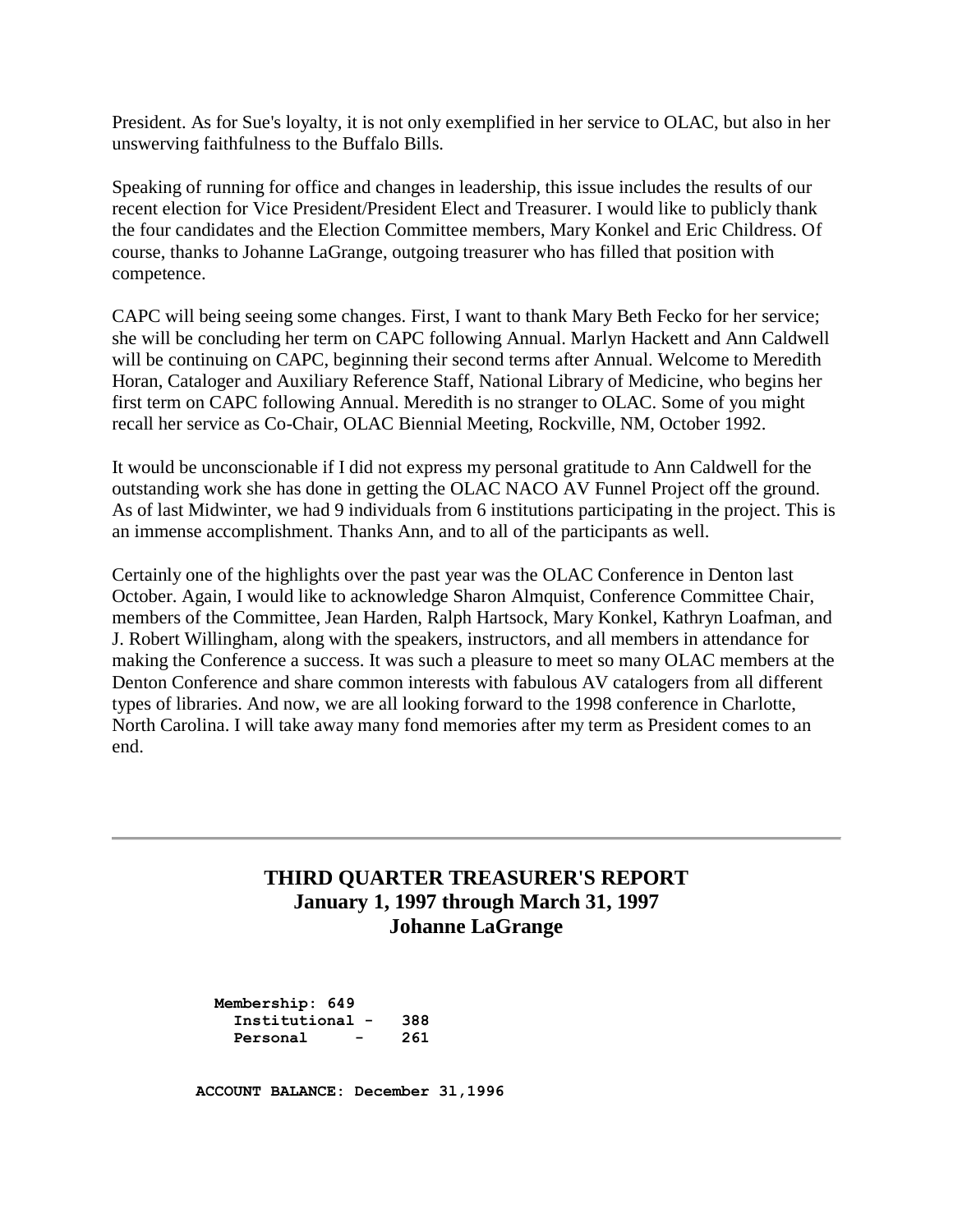| Merrill Lynch WCMA Account     | 11,244.71   |
|--------------------------------|-------------|
| <b>INCOME</b>                  |             |
| <b>Back Issues</b>             | 100.00      |
| Dividends-WCMA Account         | 169.09      |
| Memberships                    | 4,659.00    |
| OLAC Conference 1996           | 7,778.85    |
| TOTAL INCOME                   | 12,706.94   |
| <b>EXPENSES</b>                |             |
| <b>Banking Fees</b>            |             |
| <b>Activity Fee</b>            | 15.40       |
| Labels, Envelopes, Supplies    | 59.96       |
| OLAC Board Dinner              | 260.77      |
| OLAC Newsletter                | 1,266.77    |
| Photocopies                    | 77.01       |
| Postage                        | 200.53      |
| Refund                         | 14.00       |
| Returned Check                 | 18.00       |
| Stipends                       | 700.00      |
| <b>TOTAL EXPENSES</b>          | (2, 612.44) |
| ACCOUNT BALANCE: March 31,1997 |             |
| Merrill Lynch WCMA Account     | 21,339.21   |

## **ALA 1997 ANNUAL CONFERENCE MEETINGS OF INTEREST TO AV CATALOGERS**

This is a partial listing of meeting information taken from preliminary conference schedules. Updates will be posted to the OLAC Web Page. Check the final conference program for a complete listing of meetings and to confirm all dates, times, and locations.

### *OLAC*

### **CATALOGING POLICY COMMITTEE**

Friday, June 27, 8:00 p.m.-10:00 p.m. San Francisco Marriott / Golden Gate C1

### **EXECUTIVE BOARD MEETING**

Saturday, June 28, 2:00 p.m.-4:00 pm.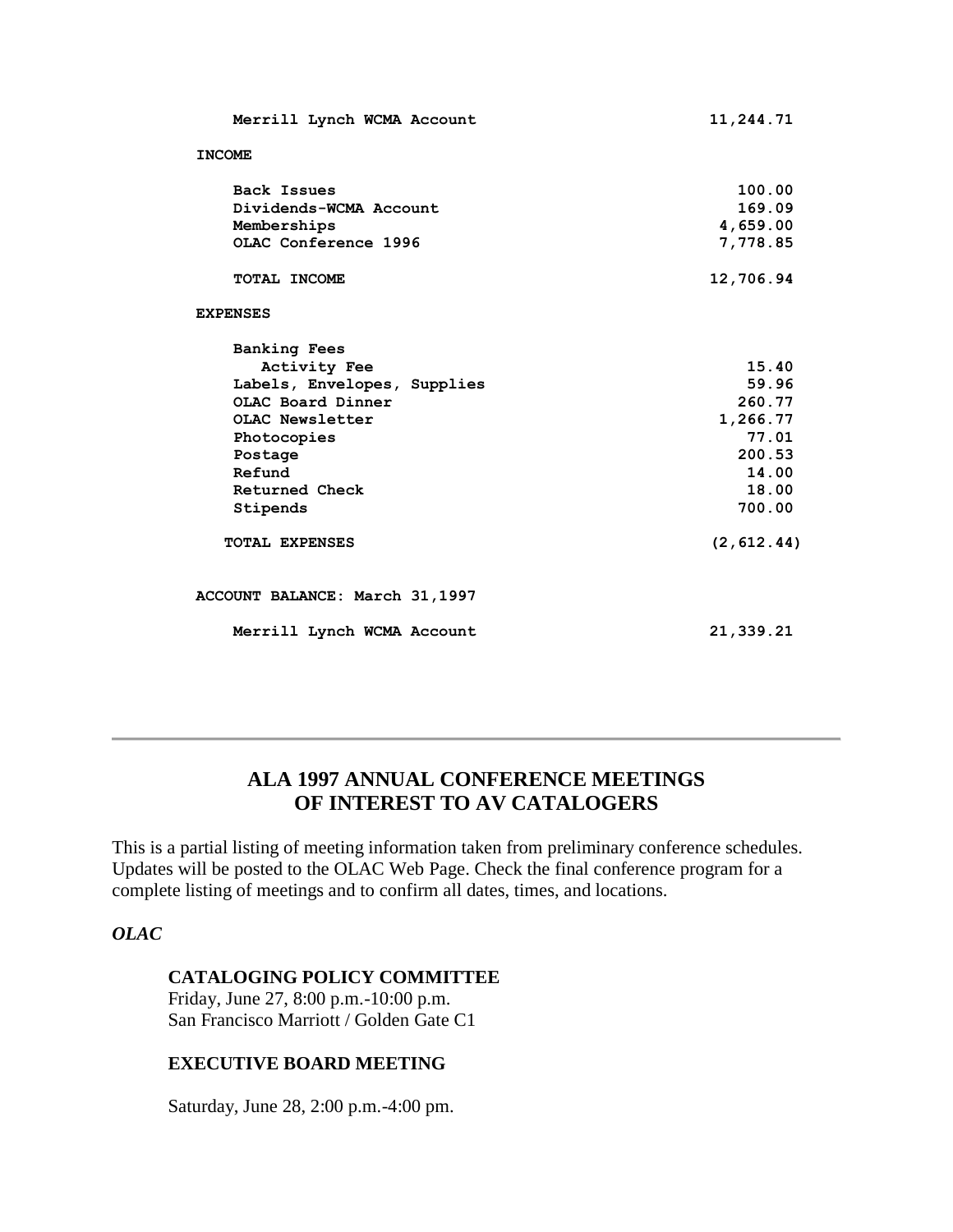Crowne Plaza Parc Fifty Five / Dante

### **MEMBERSHIP MEETING**

Sunday, June 29, 8:00 p.m.-10:00 p.m. San Francisco Marriott / Golden Gate C1

#### *ALCTS*

### **ALCTS CCS/MAGERT MAP CATALOGING DISCUSSION GROUP**

Sunday, June 29, 8:00 a.m.-9:00 a.m. San Francisco Hilton / Union Sq. 6

### **AV COMMITTEE**

MEETING, Sunday, June 29, 8:00 a.m.-9:00 a.m. Westin St. Francis / Oxford MEETING, Tuesday, July 1, 9:30 a.m.- 12:30 p.m. San Francisco Marriott / Golden Gate B3

### **TOUR: SAN FRANCISCO CHRONICLE AND CARTOON ART MUSEUM**

The library of the San Francisco Chronicle contains 12 million news clippings, 800 thousand microfiche and 3 million photographs, as well as a digital photo archive. The tour will include a look at the newsroom, a tour of the library and photo lab, and possibly a visit with one of the photographers. The Cartoon Art Museum features original cartoon art, flat graphics-animation cells, videos and film. The group meets in front of the Moscone Convention Center at 1:30 p.m. Tickets: \$2 in advance until June 13. Limited to 80, first come, first served. Send check payable to ALA: ALCTS Tour, 50 E. Huron St., Chicago, U, 60611.

Friday, June 27,1:30 p.m.-4:00 p.m.

San Francisco Chronicle / Cartoon Art

## **AV PRODUCER/DISTRIBUTOR-LIBRARY RELATIONS SUBCOMMITTEE** Tuesday, July 1, 8:00 a.m.-9:00 a.m.

San Francisco Marriott / Pacific Ste. A.

### **AV STANDARDS SUBCOMMITTEE**

Monday, June 30,2:00 p.m.-4:00 p.m. Hotel Nikko / Pink Pearl II

#### **CC:DA**

DUBLIN CORE TASK FORCE Saturday, June 28, 8:30 a.m.- I 1:00 a.m. San Francisco Marriott / Pacific Ste. I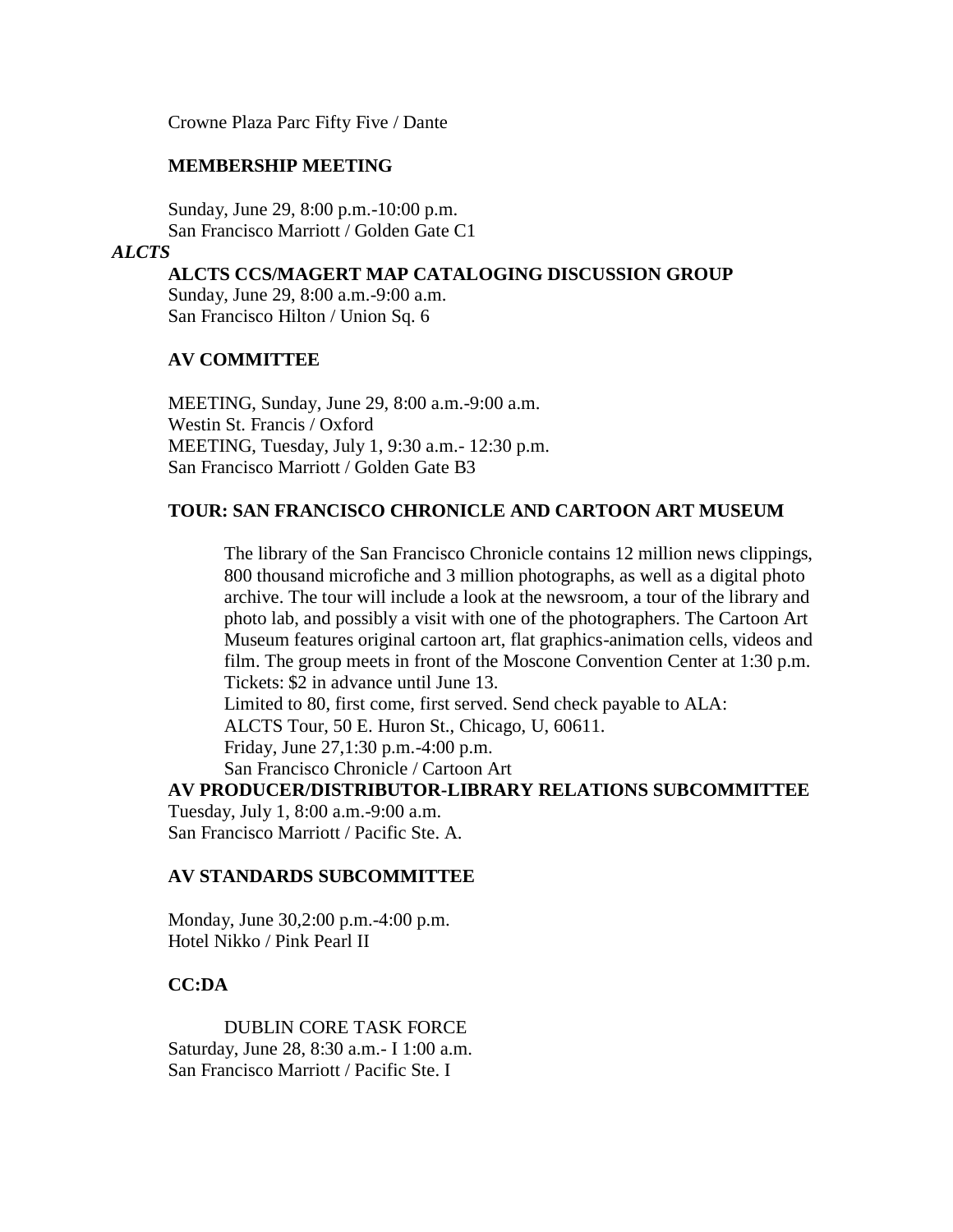MEETING, Saturday, June 28, 2:00 p.m.-4:00 p.m. Moscone Center / 135

MEETING, Monday, June 30, 8:00 a.m.- 12:30 p.m. Moscone Center / 134

#### *COMPUTER FILES DISCUSSION GROUP*

Saturday, June 28, 11:30 a.m.- 12:30 p.m. Crowne Plaza Parc Fifty Five / Rubens

Sunday, June 29, 9:30 a.m.- 12:30 p.m. San Francisco Hilton / Union Sq. 22

### *DEMYSTIFYING SUBJECT CATALOGING OF ELECTRONIC RESOURCES (PRE-CONFERENCE)*

Participants will review fundamental subject cataloging principles and practices in the important context of electronic resources. The preconference will offer: a workshop in the process of subject analysis of electronic resources; training in the structure and use of LCSH; hands-on instruction in the use of current subject cataloging tools; an overview of critical issues in subject access to electronic resources. Speakers: Arlene G. Taylor, assoc. prof., Dept. of Lib. and Info. Science, School of Info. Sciences, Univ. of Pittsburgh; Lynn El-Hoshy, sr. subject cataloging policy spec., Cataloging Policy/Support Office, Lib. of Congress; Allene Hayes, sr. cataloger, Computer Files Team, Lib. of Congress. Fees: \$135, ACLTS members; \$185, ALA members; \$235, nonmembers.

Thursday, June 26, Noon-5:00 p.m. Pan Pacific / Olympic BR B,C

Friday, June 27, 8:00 a.m.-5:30 p.m. Pan Pacific / Olympic BR B,C

### *DIGITAL RESOURCES COMMITTEE*

**MEETING,** Friday, June 27,4:30 p.m.-5:30 p.m. San Francisco Marriott / Golden Gate B3

**MEETING,** Friday, June 27, 2:00 p.m.-4:00 p.m. Moscone Center / 250, 262

**MEETING,** Saturday, June 28, 9:30 a.m. - 1 2:30 p.m. Crowne Plaza Parc Fifty Five / Barcelona II

*"INTELLIGENT AGENTS & THE DIGITAL FUTURE"* Sunday, June 29, 2:00 p.m.-4:00 p.m. Grand Hyatt / Plaza BR W *"FROM CATALOG TO GATEWAY- URIs, METADATA & THE DUBLIN CORE"*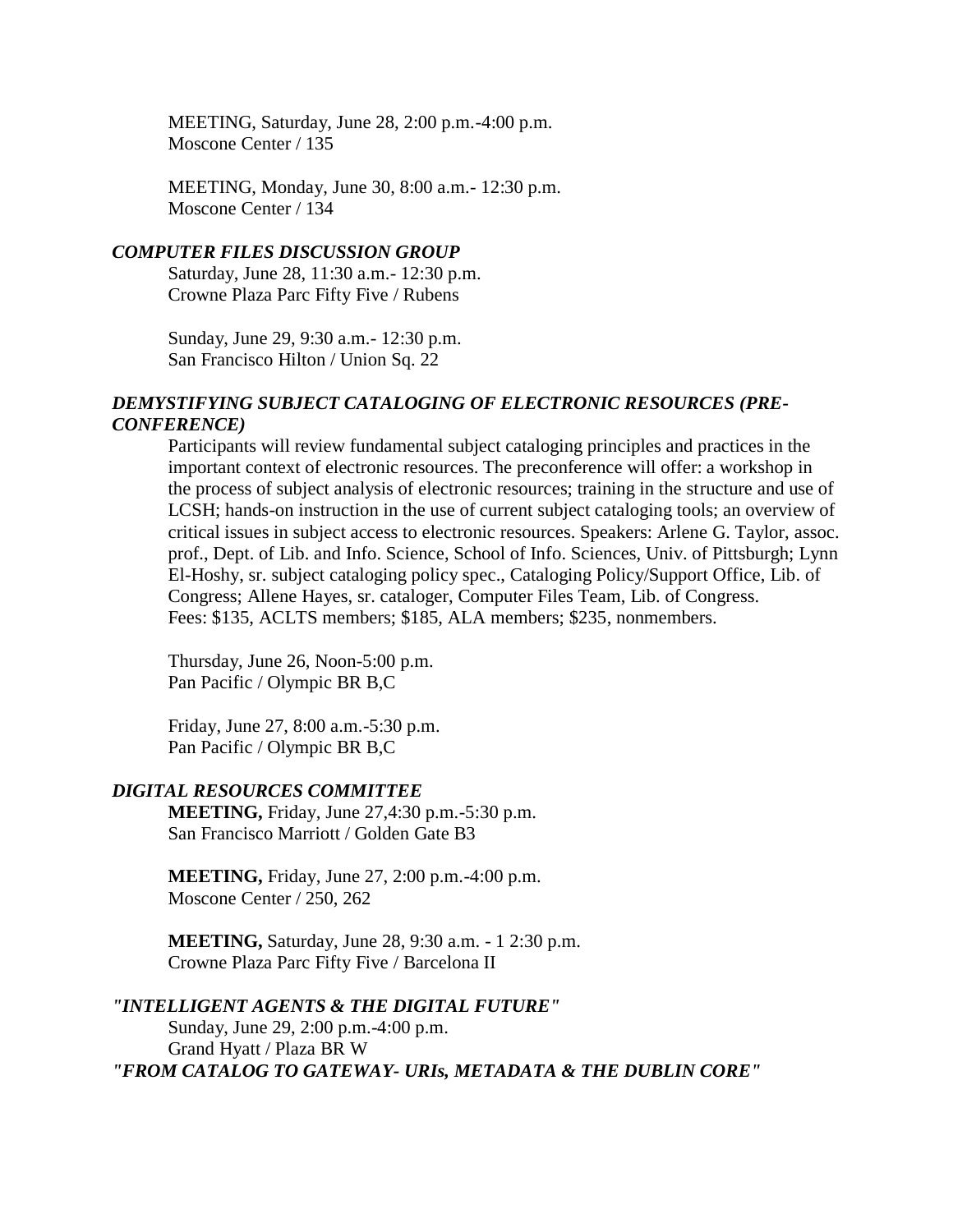Sunday, June 29, 9:30 a.m.- 12:30 p.m. Sheraton Palace / Gold BR

#### *MARBI*

**MEETING,** Saturday, June 28, 9:30 a.m.-12:30 p.m. San Francisco Hilton / Union Sq. 17 & 18

**MEETING,** Sunday, June 29, 2:00 p.m.-5:00 p.m. Hyatt Regency / Bayview B

**MEETING,** Monday, June 30, 2:00 p.m.-4:00 p.m. San Francisco Marriott / Pacific Ste. I

## **USEFUL URLs**

**OLAC** - <http://ublib.buffalo.edu/libraries/units/cts/olac/>

The latest from OLAC. Includes newsletters, meeting announcements and updates, book reviews, information about OLAC and more for the AV cataloger! Contrary to recent reports, the OLAC Web site is indeed active and up-to-date.

**Catalogers Reference Shelf** - [http://www.TLCdelivers.com/tlc/crs/crs0000.htm](http://www.tlcdelivers.com/tlc/crs/crs0000.htm) Over 20 MARC manuals and other reference works. Includes USMARC Code Lists, *Archival Moving Image Materials: A Cataloging Manual, and Map Cataloging Manual*.

**Internet Library for Librarians** - [http://www.itcompany.com/inforetriever](http://www.itcompany.com/inforetriever/)

Provides links to hundreds of Internet sites of interest to all types of librarians.

## **CONFERENCE REPORTS Mary Konkel, Column Editor**

## **ALA MIDWINTER MEETING Washington, D.C. February 14-20,1997**

**ALCTS Committee on Cataloging: Description and Access (CC:DA) OLAC Observer Report Virginia Berringer University of Akron**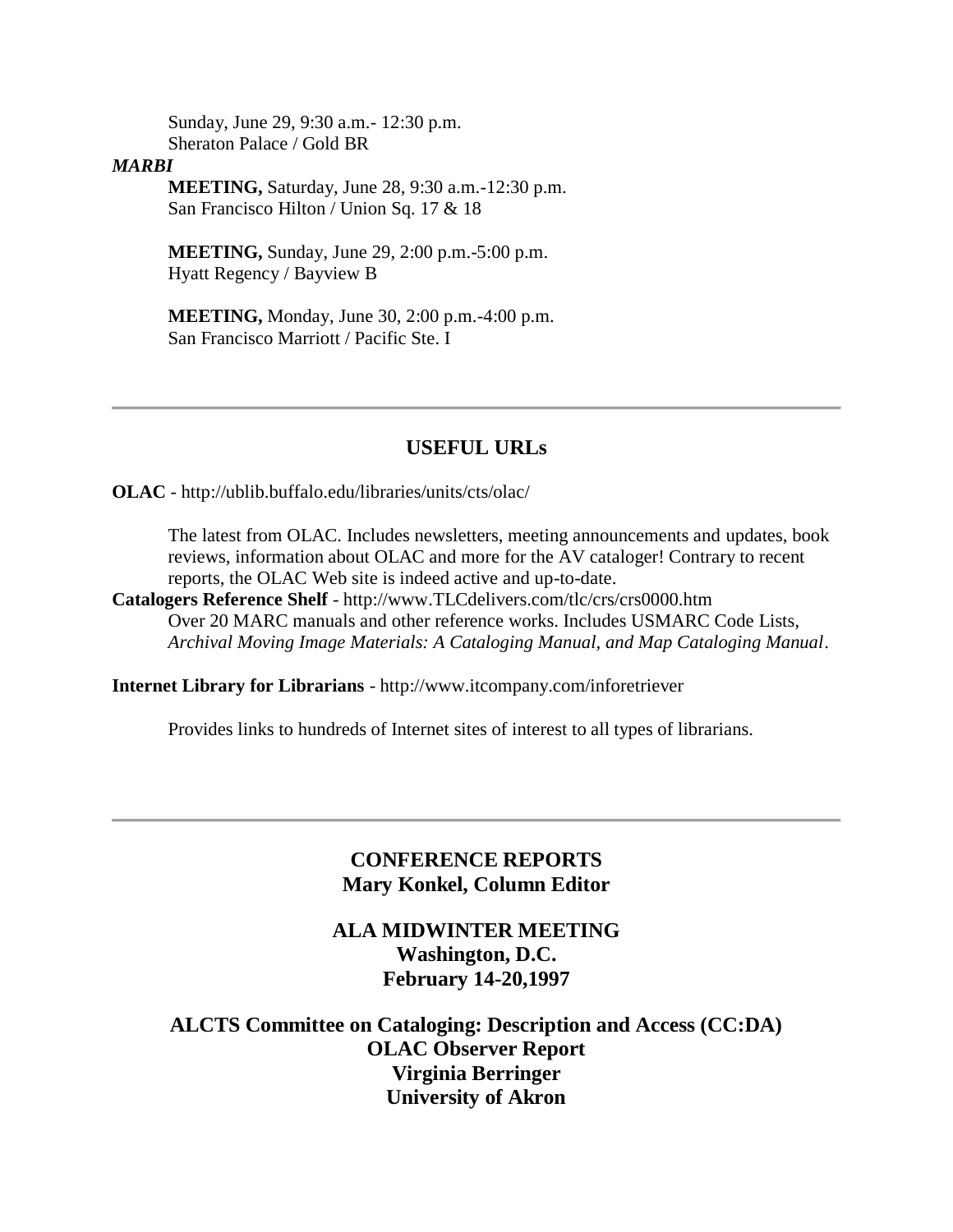CC:DA's 1997 Midwinter meetings were held at the Renaissance Washington Hotel, Saturday, February 15 and Monday, February 17.

After opening remarks, introductions, adoption of the agenda, and approval of the 1996 annual meeting minutes, Chair Joan Swanenkamp gave her report. A workshop is being planned on meta access issues in the near future and representatives from various divisions are being sought. A member from CC:DA will be appointed to work with the planning committee. She has received 2 new ANSI/NISO standards for review, but neither was really applicable to the work of CC:DA. A new one on micropublishing (Z39.26) which has not yet been received may prove of interest to the committee. Dorothy McGarry has proposed a joint CCS-CC:DA program in '98 on the global library/new initiatives to build on outcomes from the Toronto conference, and members of CC:DA were asked if they support this proposal.

Laurel Jizba presented a report on the comments she had received on the *Guidelines for Bibliographic Description of Interactive Multimedia*, followed by a discussion of the future of this publication and of the GMD for these materials. It was decided to wait for the publication of the revised ISBD for electronic resources before considering revision. At this time there will be no formal changes made to the document and libraries using the *Guidelines* may continue to do so.

Martha Yee led a discussion of the report of the Task Force on Works Intended for Performance. The issue of mixed responsibility continues to be the main area of discussion. While there is little problem with the guidelines proposed for new works, there are still issues to be resolved on previously existing works. CC:DA will post the document on its web site for further comment.

Watson reported on the report of the Task Force on Cataloging Conference Proceedings. The Task Force is recommending two rule revision proposals: revising the footnote to rule 2 1. I B I to expand the definition of a conference; and the removal of the term "prominently named" from rule 21.IB2d. The second proposal was unanimously supported by the committee. The footnote proposal generated a lengthy discussion. There were a number of options proposed, from leaving it as is to establishing a list of characteristics common to conference names against which to compare a name being considered. If the potential name had a specified number of these characteristics, then it would be established as a named conference. Work will continue on this rule, taking into consideration the list of characteristics suggested by Martha Yee and looking for more examples to be added to the rule.

D. Epstein from ALA Editions gave a report on the progress and proposed publication/distribution of the electronic version of AACR2. Coding of the SGML files is nearly finished, and should go to the Joint Steering Committee after mid May for review, after which they can be released. Licensing terms are being developed, and must be in place before release. ALA editions has decided to use FOLIOViews as the format for distribution while retaining SGML for creating and maintaining the archives. There will be two modes of distribution, one for end users and a second version for developers. There were many questions concerning the choice of formats and licensing.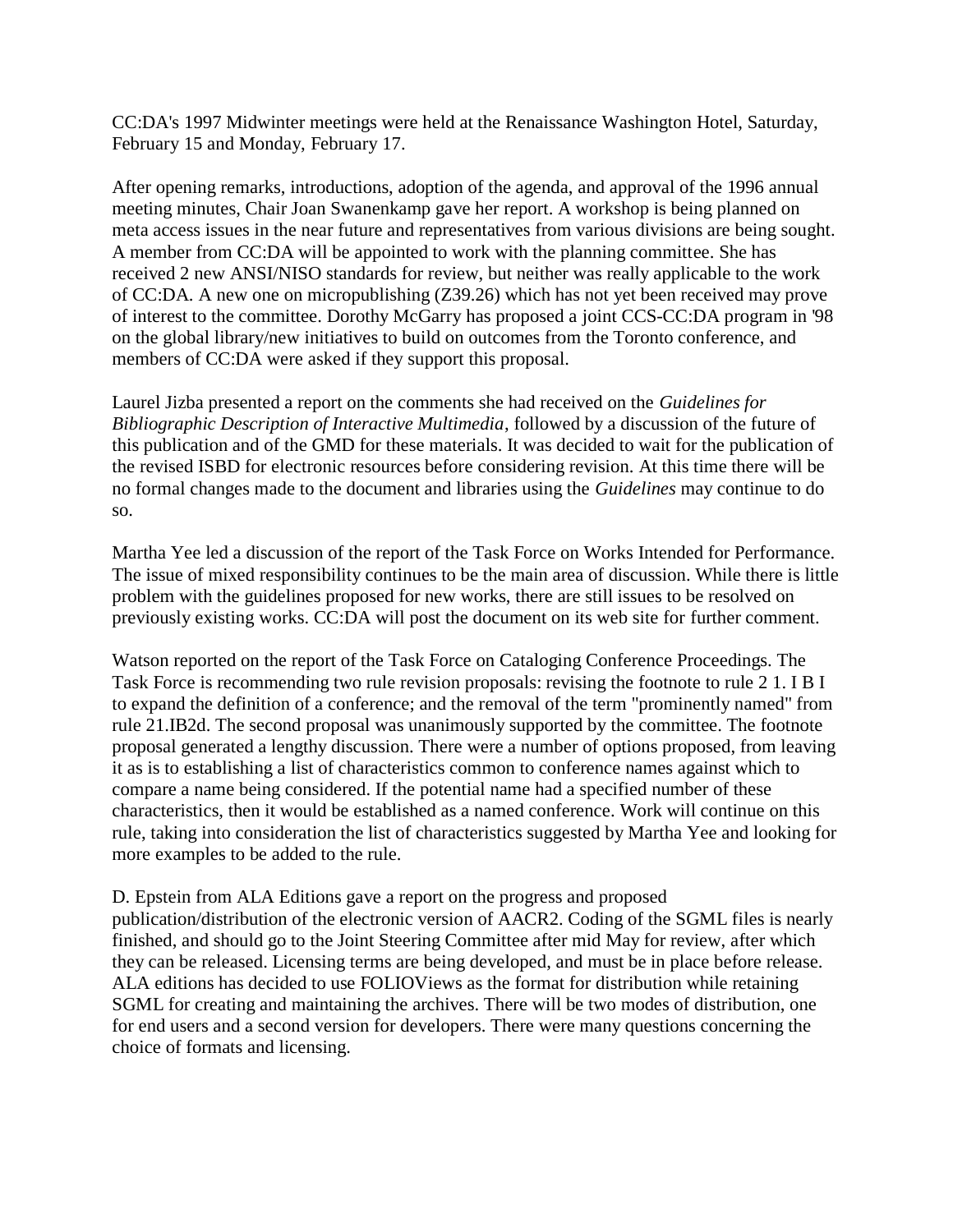Brian Schottlaender of the Joint Steering Committee stated that the JSC had authorized issuance of a second packet of update pages for the paper AACR2, not a full republication.

The Task Force on the TEI reported on their work followed by a discussion on the use of the TEI header and whether it could be used as a substitute for a title page, mapped to MARC and loaded into a system as a bibliographic record.

Barbara Tillett from the Library of Congress reported on developments at LC. Their home pages have been redesigned, and provide 4 methods of access to LC catalogs. If the new budget, just presented to Congress, is approved, LC will be shopping for an integrated system which will pull together all of the diverse files LC now maintains. The target date for implementation of the new system is late 1999. LC's experiment using core records showed a time savings for over 1/2 of the items. At the request of their reference staff, LC did augment the core records with a few additional fields.

Laurel Jizba presented a proposal to add "computer disk" and "computer optical disc" to the Glossary of AACR2. After a brief discussion, in which minor amendments were suggested, CC:DA voted to support this proposal as amended.

A second proposal presented by Laurel Jizba substituted the term "electronic resource" for "computer file" in the AACR2 list of GMDs. A task force was instituted to examine this; revisions will be distributed for comment.

Brian Schottlaender then reported on activities of the Joint Steering Committee. LC has recently sent 14 or 15 proposals requesting changes in chapters 1, 5, 12, and appendix D. A web site [\(](http://www.nlc-bnc.ca/jsc/) [http://www.nlc-bnc.ca/jsc/\)](http://www.nlc-bnc.ca/jsc/) has been set up for the conference in Toronto.

Several documents will be posted to the web for discussion and CC:DA and MARBI will meet jointly at the ALA annual meeting in San Francisco, probably during the last 1 1/2 hours of the regularly scheduled Monday morning CC:DA meeting. The topic for this meeting will probably be TEI and metadata.

## **OCLC Users Council Report By Mary S. Konkel University of Akron**

The 2nd meeting of the 1996/97 OCLC Users Council was held January 27- 29 at OCLC in Dublin, Ohio. The focus of this meeting was "OCLC's Strategic Plan: Partnerships and Beyond."

Dr. Wayne K. Smith, President of OCLC reported on the following: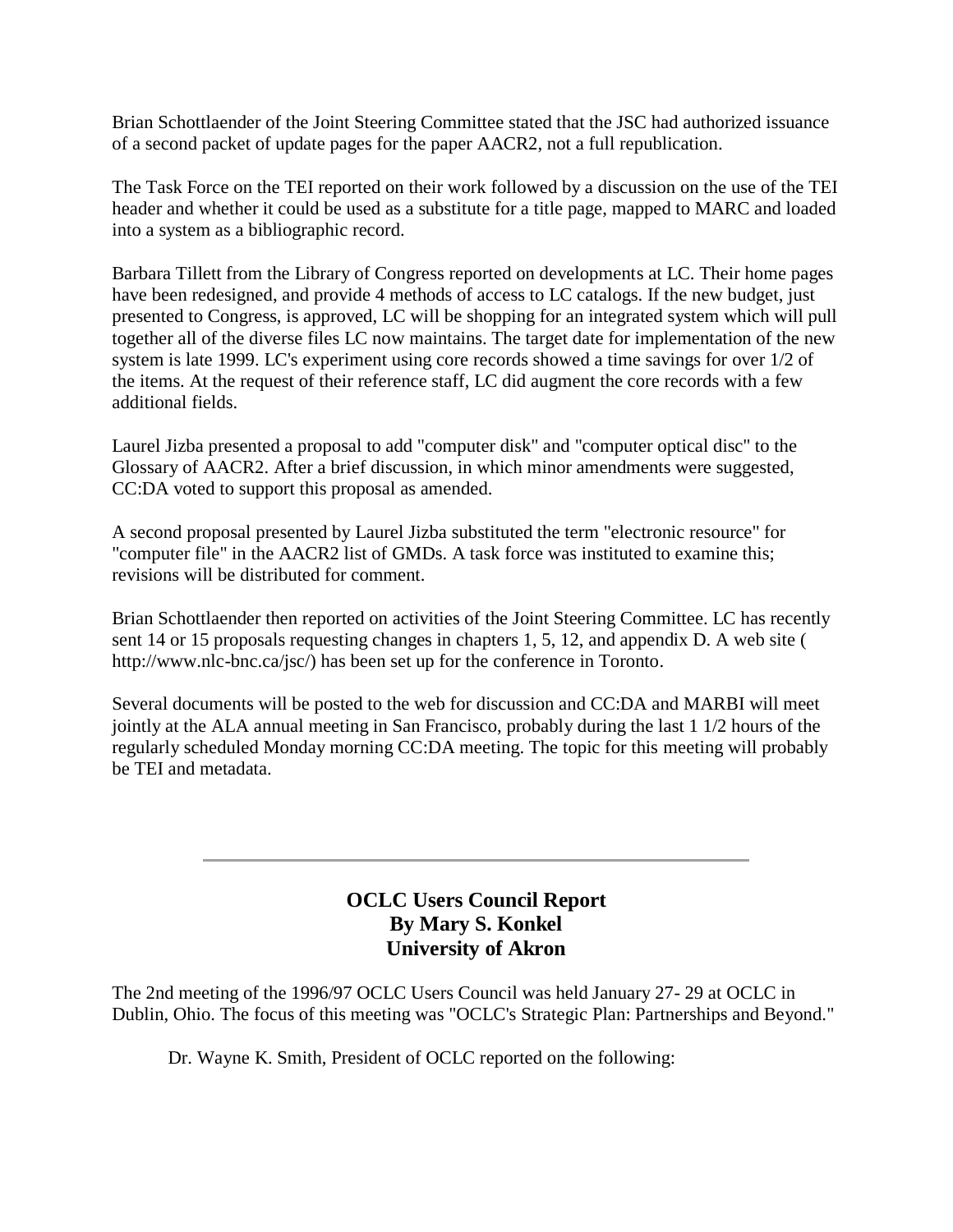- 1. the continued success of OCLC FirstSearch, now surpassing the usage statistics of Lexis/Nexis and Dialog- 260 journals are now available online through FirstSearch;
- 2. there are 31 libraries participating in PromptCat;
- 3. WorldCat now contains over 35 million bibliographic records with over 620 million holdings;
- 4. OCLC recently added UNIMARC export features to accommodate its international customers, which number over 1500 libraries in 62 countries;
- 5. OCLC has just signed with Sprint to facilitate Internet access;
- 6. the OCLC Institute has been established under the directorship of Martin Dillon and plans to offer management and leadership training and consulting services;
- 7. OCLC has had preliminary discussions with GPO concerning electronic access to government documents.

A good portion of this meeting was devoted to discussion of OCLC's strategic plan Beyond 2000". Through OCLC staff presentations and small group discussions, Users Council delegates came up with several key directions for OCLC:

- continue efforts to enrich WorldCat, particularly in the area of non-Roman alphabet materials;
- enhance and integrate OCLC core services (Reference, Cataloging, Interlibrary Loan) for seamless delivery and access with our local systems; systems integration is crucial, yet allowances for local customization still need to be provided;
- OCLC needs to push efforts in the area of electronic archiving as they should prove to be a natural leader in this arena;
- continue to foster partnerships with other information providers;
- continue the excellent written documentation that we have come to rely on; online information and help is good, but should not be a substitute for the written documentation;
- continue efforts in education and training in an even broader focus.

The Reference Services/Electronic Publishing Interest Group, which I elected to attend, heard a presentation from Tam Dalrymple on a NetFirst member contribution plan. OCLC wants to increase the quality and quantity of Internet sites being added to this database by using a volunteer site from each regional network, who would submit the names and URLs of Internet sites. NetFirst editorial staff will create bibliographic records for the most asked for sites. This process is sort of like an electronic highlighting or review of an item, not unlike what we do in collection development in order to make purchase decisions. This process will facilitate a collection development plan for electronic resources on the Internet, which OCLC is interesting in developing.

Thank you for the opportunity to attend on OLAC's behalf. OLAC is one of OCLC's User Groups and our suggestions and presence are always welcome. Feel free to forward comments and concerns and I'd be happy to take them along with me [\(marykonkel@uakron.edu\)](mailto:marykonkel@uakron.edu).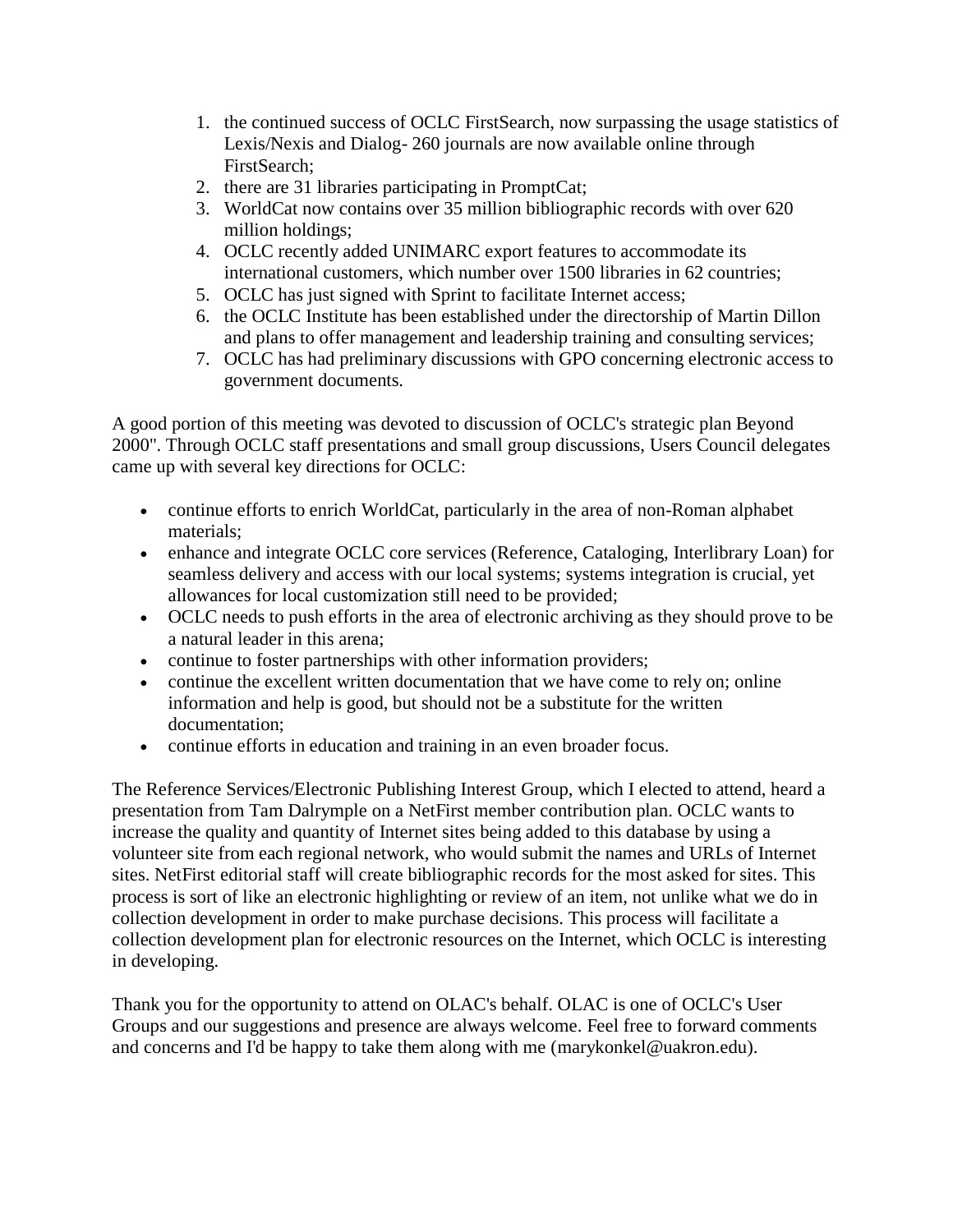## **CATALOGUING.CHAOS.CATALOGUING THE CHAOS? Submitted by John M. Cys Midwestern State University**

The Lillian Moore Bradshaw Lecture is an annual endowed lecture given by an outstanding library professional or library educator each Spring at the School of Library and Information Studies, Texas Women's University, Denton, Texas. This year's 11th annual lecture "Cataloguing.Chaos.Cataloguing the Chaos?" was given by Michael Gorman. The lecture discussed the present state of bibliographic control, the chaos of the Internet, and the application of standard cataloging to electronic documents.

The two basic formats are electronic and nonelectronic (print). Both transmit words, images, and symbols. The difference between the two is one of degree not kind. Nonelectronic format is stable, being filtered (edited, printed, published) by a publisher, is of certain provenance, and is secure in authenticity. In contrast, the electronic format is mutable, of uncertain provenance, and insecure in authenticity.

Current Internet searching definitely needs improvement. Searches have a lot of "noise" (irrelevant hits). Keyword searching is unable to retrieve precise, relevant hits. Gorman gave an example of an Internet Alta Vista search he did, where adding a term to restrict the focus actually doubled the number of hits from 100,000 to 200,000.

Archiving the ever increasing amount of electronic documents is a problem. Print archives are less expensive than electronic archives, considering the vast amount of memory that archival storage requires. Make a paper copy of each e- journal issue when first published to facilitate archiving.

In cataloging electronic documents there are two basic questions to ask. The first is: Which electronic documents do we catalog? There are electronic documents worth cataloging. Ask yourself the question, "Would I add this to my libraries' collection if this were print? If the answer is yes, then catalog it. The second question is: Are present cataloging standards and codes adequate to catalog electronic documents? Yes, with changes and additions.

LCSH has a well-established, adequate structure but the vocabulary needs to be revised. Subject specialists could assist in revising the vocabulary using specialized thesauri. Online systems can make the global heading changes. DDC has theoretical basis and hierarchical structure which makes it better suited for classifying electronic documents than LCC. Also, because electronic documents are not physically shelved in a specific location, multiple class numbers could be assigned to bring out all aspects of the item's subject matter. This is similar to what some European libraries do today.

The MARC format had its origin in the catalog card. Note the similarity of element structure and arrangement between cards and MARC. "Never just automate what you already have" is a basic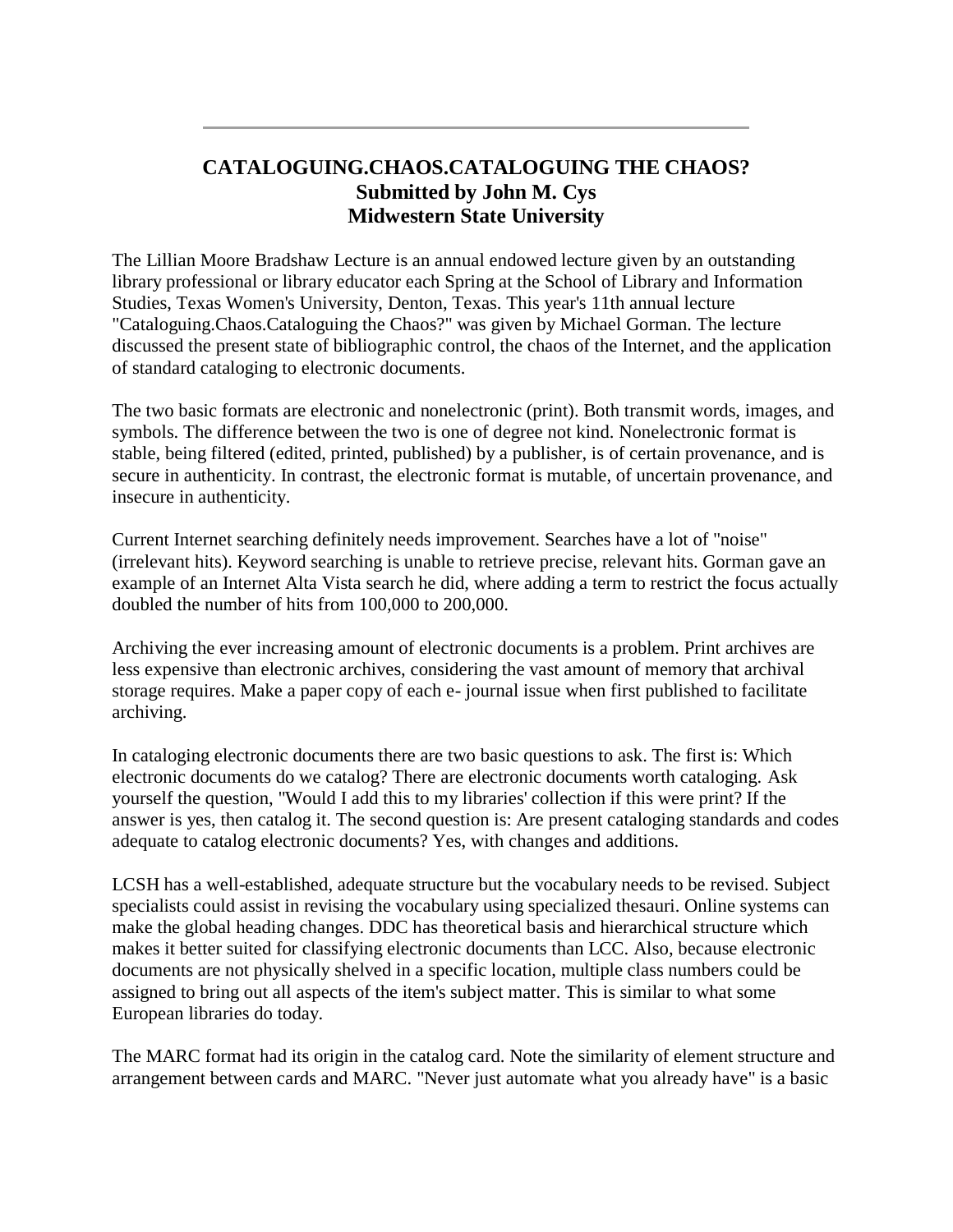automation axiom. Violation of this rule has led to problems with MARC. A bold step would be to redesign a new MARC and use it to catalog electronic documents.

The basic task before us is to identify, catalog, and preserve electronic documents that are useful to library patrons.

## **NEWS & ANNOUNCEMENTS Barbara Vaughan, Column Editor**

## **OLAC ELECTION RESULTS**

And the Winners are....

### **Vice President/President-Elect:** Virginia Berringer **Treasurer:** Richard Baumgarten

Congratulations!

Thanks to the four candidates and to everyone who voted.

## *CALLS FOR VOLUNTEERS*

## **CALLING ALL REPORTERS Submitted by Mary Konkel**

As the newly appointed Conference Reports Editor it is my responsibility to solicit reports from conferences, meetings, workshops, etc. which may be of interest to the audiovisual cataloging community and you, the OLAC membership. Conference reports editors, I am told, cannot live on observer and liaison reports alone (though we are EXTREMELY grateful to our OLAC liaisons and observers who volunteer oodles of their time to keep us informed).

If you have attended a conference, meeting, discussion group, workshop, etc., which you feel may be of interest to your OLAC colleagues, please consider submitting a report for the OLAC Newsletter. Not only will you get a chance to see your name in print, but you'll also be contributing to the exchange of ideas and information that keeps OLAC's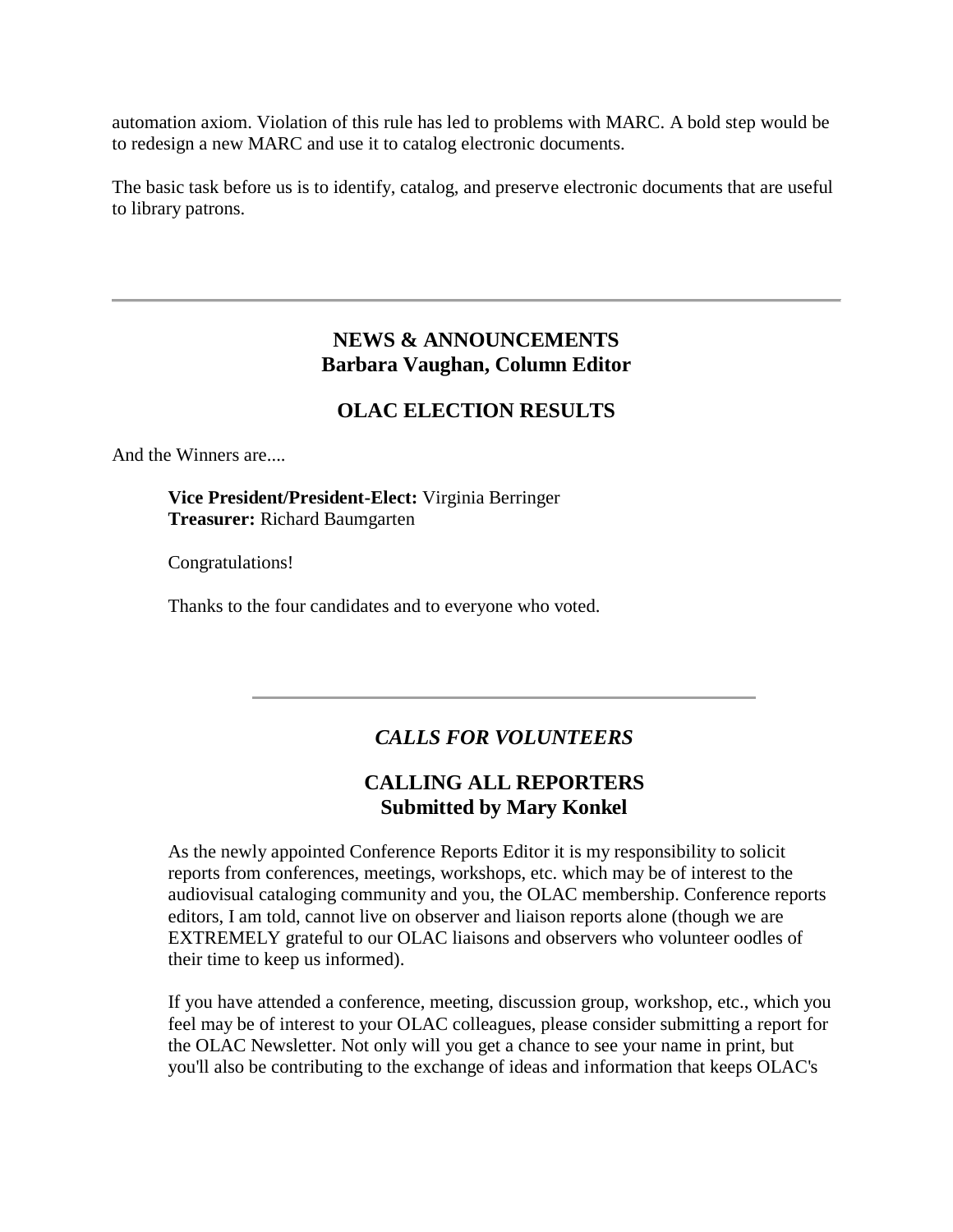grassroots growing. I am particularly interested in reports from ALA discussion groups or pre-conferences for the next newsletter.

Reports can be submitted to me via e-mail, fax, or computer disk. Feel free to contact me if you have any questions. I sort of feel like a Perry White looking for my Jimmy Olson, ace cub reporter. Look out Lex Luthor!

> Mary S. Konkel Bierce Library 176A University of Akron Akron, OH 44325-1712 330/972-6257 voice 330/972-6383 fax [marykonkel@uakron.edu](mailto:marykonkel@uakron.edu)

## **OLAC CC:DA AUDIENCE OBSERVER NEEDED**

CC:DA is the Cataloging: Description and Access committee of the Cataloging and Classification Section (CCS) of the Association for Library Collections & Technical Services (ALCTS) a division of the American Library Association.

CC:DA's responsibilities include assessment of existing cataloging practices, recommending solutions to bibliographic description, choice and form of entry issues, initiating and reviewing proposals for additions and revisions to the cataloging code, and developing and communicating official ALA positions on such proposals to the Joint Steering Committee for Revision of AACR.

The CC:DA observer's responsibility is to attend the meetings of CC:DA at ALA Midwinter and Annual meetings. CC:DA usually meets twice at each conference, Saturday afternoon (2:00-5:30) and again on Monday morning (8:30- 12:00) The CC:DA observer is also responsible for summarizing the CC:DA discussions and recommendations, with special attention to proposals affecting nonprint cataloging, to the membership of OLAC at the OLAC membership meetings and through written reports which are published in the OLAC Newsletter.

More information about CC:DA and its work can be found on the CC:DA home pag[e](http://www.ala.org/alcts/organization/ccs/ccda/ccda.html) [\(http://www.ala.org/alcts/organization/ccs/ccda/ccda.html\)](http://www.ala.org/alcts/organization/ccs/ccda/ccda.html) which includes agendas and full text of proposals under review.

- by Virginia Berringer, past CC:DA Observer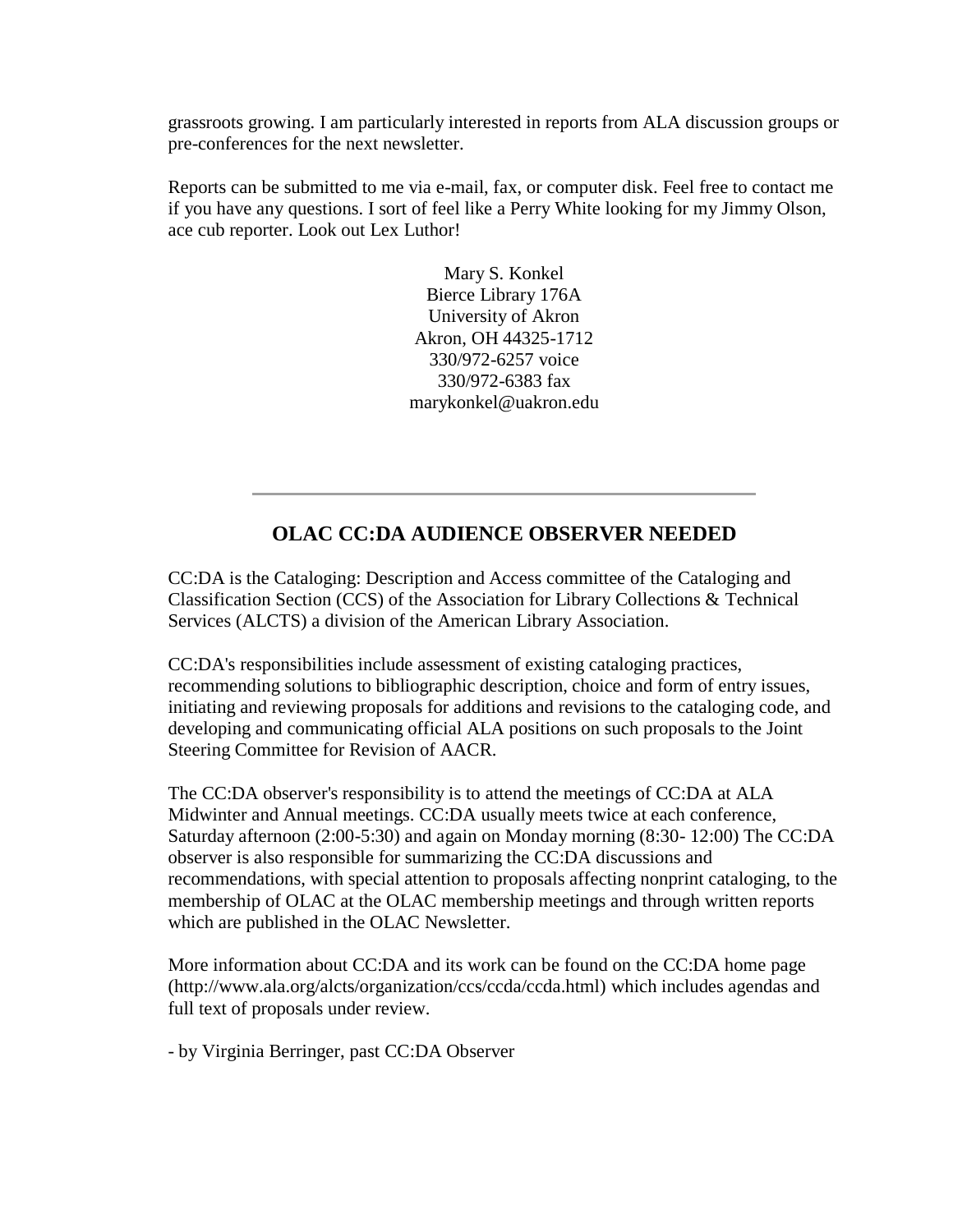The CC:DA audience observer is an ex officio member of CAPC. OLAC pays the CC:DA audience observer a stipend of \$100 for each ALA conference attended.

To apply, send a letter of application and resume by September 1, 1997 to: Sue Neumeister OLAC President State University of New York at Buffalo Central Technical Services Lockwood Library Building Buffalo, NY 14260-2200 (or) e-mail to: [neumeist@buffalo.edu](mailto:neumeist@buffalo.edu)

## **OCLC USERS COUNCIL CONTACT PERSON NEEDED**

OCLC Users Council addresses policies and issues of concern to the library community and is an integral part of the OCLC governance structure. Users Council delegates are elected by members of their respective OCLC regional networks and bring multi-type library perspectives to discussions which assist in planning for the diverse services that OCLC offers. OCLC also welcomes its Users Groups to attend the 2 day Council meetings held at OCLC in Dublin/ Columbus as observers. OLAC is an OCLC users group, along with MOUG and the Health Sciences Libraries.

Users Council meets three times a fiscal year in October, January, and May, each meeting focusing on a particular topic related to an over-arching theme for the year. Agenda is generally distributed a month in advance. The 1997/98 schedule is as follows:

Oct. 5-7, 1997 Feb. 8-10, 1998 May 18-20, 1998 Oct. 11-13, 1998

As an OLAC observer, you are welcome to attend all open sessions (guest/ program speakers and OCLC reports) as well as interest group discussions which focus on resource sharing, telecommunications, technical services, and reference/electronic publishing. While not a voting member of Council or an active participant in interest group discussions, your comments may be solicited when relevant issues surface.

I have found the interest group sessions to be most enlightening. It is particularly exciting to learn about new OCLC products and services (before most everyone else) and preview them in their prototype stages. This is a great national forum for OLAC's participation. It also offers the observer an opportunity to develop professionally and network in a candid and collegial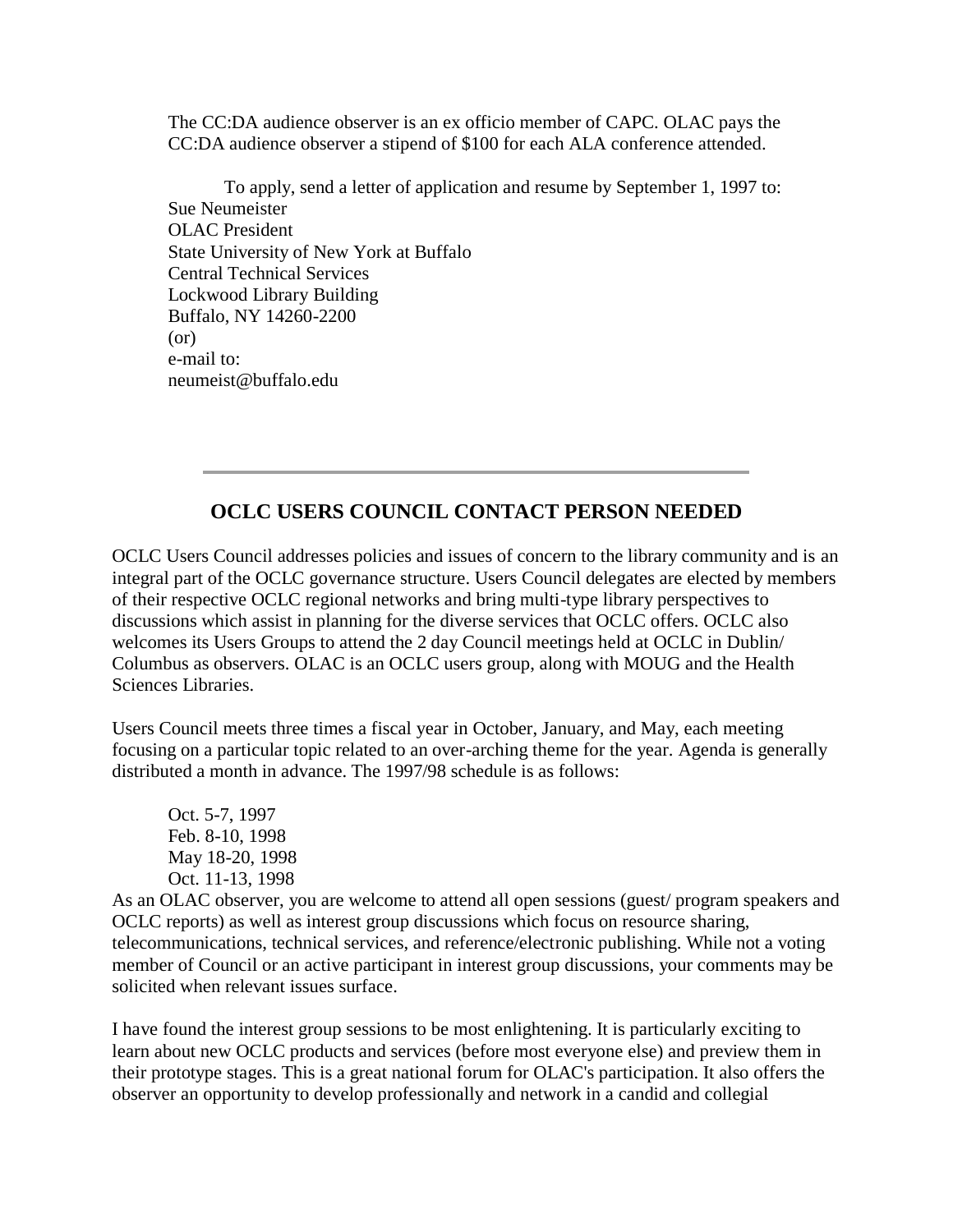environment. I have thoroughly enjoyed the privilege of serving as the OLAC observer to OCLC Users Council over the past several years and am looking forward to my new role as a Users Council delegate for Ohionet.

- by Mary Konkel, past OCLC Users Council Contact Person

To assist in travel and lodging expenses, OLAC may commit up to \$300 annually for Council attendance to used at the contact person's discretion at one, two or all three Council meetings.

To apply, send a letter of application and resume by September 1, 1997 to: Sue Neumeister OLAC President State University of New York at Buffalo Central Technical Services Lockwood Library Building Buffalo, NY 14260-2200 (or) e-mail to: [neumeist@buffalo.edu](mailto:neumeist@buffalo.edu)

## **INTERNATIONAL CONFERENCE ON THE PRINCIPLES AND FUTURE DEVELOPMENT OF AACR Conference Notice Submitted by Jean Weihs Conference Director**

The Joint Steering Committee for Revision of AACR (JSCAACR), the body that controls the content of AACR, believes the underlying principles of AACR should be reviewed, taking into account present and future trends in information resources and information management. Arrangements have been made for an international conference to be held in Toronto, Canada, on October 23-25, 1997. JSCAACR expects conference participants to determine whether a fundamental revision of AACR is appropriate and feasible, and, if so, to profice advice on the nature and direction of revisions.

Attendance at the conference is by invitation only. Frequently updated information about the conference can be found at URL: <http://www.nlc-bnc.ca/jsc/index.html>

As the nine papers being written for the conference are completed, they will be available at this URL, beginning probably in June. JSCAACR invites comments on, or critiques of, these papers. Rationales for other topics that you feel JSCAACR should address are also welcome.

In the following brief descriptions of the papers points have been arbitrarily chosen to give a picture of their content. Obviously, the final papers will provide many more ideas than those presented here.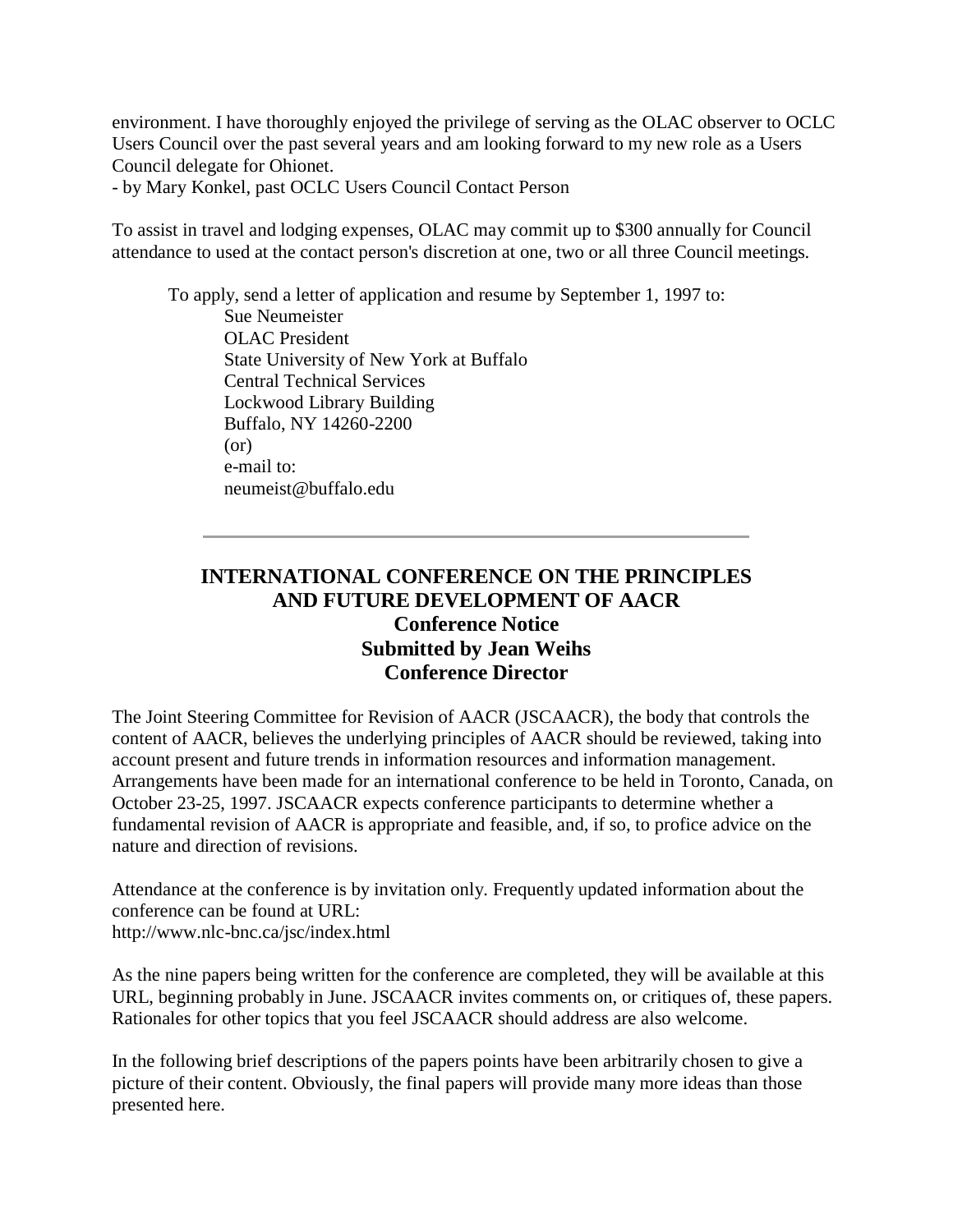"The Principles of AACR", by Michael Gorman, Dean of Library Services, California State University, Fresno, and Pat Oddy, Head of Cataloguing, the British Library, address some fundamental questions. Are the present AACR principles still valid for all media? Do the rules need simplifying? Are the rules flexible and responsive to change? What risks are involved in change? In what way do rule interpretations undermine AACR principles?

The bibliographic universe contains, in addition to the library's traditional collection, other sources of information available to the public, such as publishers' catalogs, and bibliographies, discographies, and filmographies compiled according to other standards. "Bibliographic Universe (Functional Requirements)" by Tom Delsey, Director General, Corporate Policy and Communication, National Library of Canada, will describe some models of the bibliographic universe developed by various individuals and groups, and evaluate them in terms of accuracy, flexibility, efficiency, user-friendliness, and compatibility.

In his paper "AACR2 and Catalogue Production Technology" Rahmatollah Fattahi of Iran, presently a Ph.D. candidate at the School of Information, Library, and Archive Studies, University of New South Wales, will examine to what extent the rules in AACR2 match or fail to match the capabilities of present systems and those of the near future for searching, retrieval, and presentation of bibliographic information.

"The Work" by Martha Yee, Cataloging Supervisor, UCLA Film and TV Archive, discusses the question "What is a work?" by reviewing AACR2 rules by which a decision is made about whether an item is, or is not, to be considered a new work. Much of the paper is devoted to the problems that result from the lack of general rules for works of mixed responsibility.

In her paper "Bibliographic Relationships" Sherry Vellucci, Assistant Professor, Division of Library and Information Studies, St. John's University, discusses bibliographic relationships in terms of various linkages; their importance to users of bibliographic records and users of authority records; in the MARC environment; and in a relational database environment.

Crystal Graham, Serials Librarian, University of California, San Diego, and Jean Hirons, Acting CONSER Coordinator, Serial Record Division, Library of Congress, detail "Issues Related to Seriality: Defining On-going Publications". They believe that the definition of "serial" in AACR2 is no longer adequate, that a broader concept of "on-going work" is needed. They also argue that the book- based chapter 1 and the paper-based chapter 12 do not accommodate the needs of all on-going library materials.

"Principal Access Points" by Ronald Hagler, Professor, School of Library, Archival, and Information Studies, University of British Columbia, deals with main entry and corporate body entry and their relationship to uniform titles and titles proper, the MARC format, and the need to restructure authority files to reflect the capabilities of computerization.

Rule 0.24, which mandates the cataloguing of the item in hand, is one of the cardinal principles of AACR. However, libraries that include electronic resources in their catalogues therefore no longer possess in physical form all the items listed in these catalogues. In her paper "Content vs Carrier" Lynne Howarth, Dean, Faculty of Information Studies, University of Toronto, queries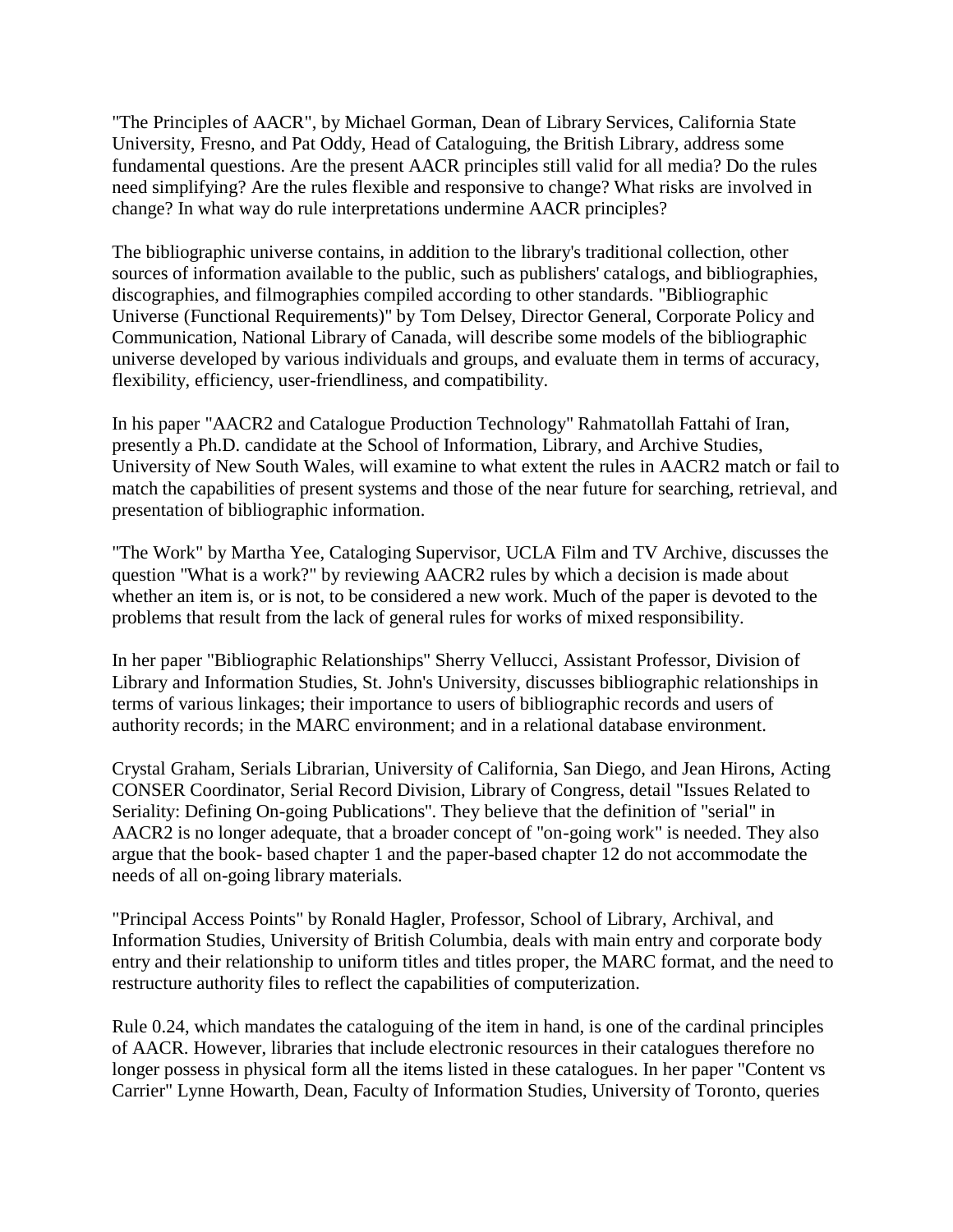whether this fundamental rule should be retained, tinkered with, or reconstructed. Practical considerations, present realities, and international consequences are discussed.

The final speaker, Mick Ridley, Senior Computer Officer, University of Bradford, presents "Beyond MARC". How effective is MARC? Is MARC simply an embodiment of AACR? Do we need a transfer standard for catalogue records? What is a good structure/format for catalogue records? Is the same structure/format needed for transfer, database storage, and presentation to users?

JSC is interested all points of view relating to AACR. Do not let this opportunity to be part of the decision-making process pass by.

Last month, an old question about closed captioning of videorecordings was raised anew by Sarah Stein of Denver Public Library. Thanks to new evidence kindly provided by Bonnie Doepker, Head of Cataloging at Dayton and Montgomery County (Ohio) Public Library, OCLC is revising its long-standing policy about videos that exist in both captioned and uncaptioned versions.

## **CLOSED CAPTIONING ON VIDEOS**

In the past, OCLC has always told users not to input separate records for what appeared to be closed captioned and uncaptioned versions of the same videos. This advice assumed that such differences were mostly due to the carelessness of video publishers with their package labeling and/or catalogers with an incomplete knowledge of Visual Materials cataloging. Now, specific evidence has been brought to our attention that there are cases where closed captioned and uncaptioned versions of the same videos do indeed exist. Apparently, closed captioning tends to get added in later production runs of some older video materials. The only evidence of different dates for these materials seems to reside in information that OCLC has always told catalogers to ignore as bibliographically insignificant: "package design" copyright dates. OCLC now suggests that, if you have evidence that both closed captioned and uncaptioned versions of the same videos have been released by the same publisher, and that the only bibliographic difference is the "package design" date, consider this date to be an inferred date of publication, bracketed. Be sure to include a 546 note and subject heading for the closed captioning. For clarity, you might also include a note (AACR2R 1.7B 16) indicating that the other closed captioned or uncaptioned version is also available.

Please remember that indication of closed captioning is easy to overlook. Most often it appears only in the cryptic form of either the "double C" symbol or what I have called the "accented TV" symbol of the National Captioning Institute (a small TV screen-shaped box with a sort of pointed teardrop coming off the bottom). In addition, the symbol in question may appear only on the video label or only on the packaging (often discarded by libraries) rather than in a standard place every time. To complicate matters further, not all libraries may have equipment that reveals any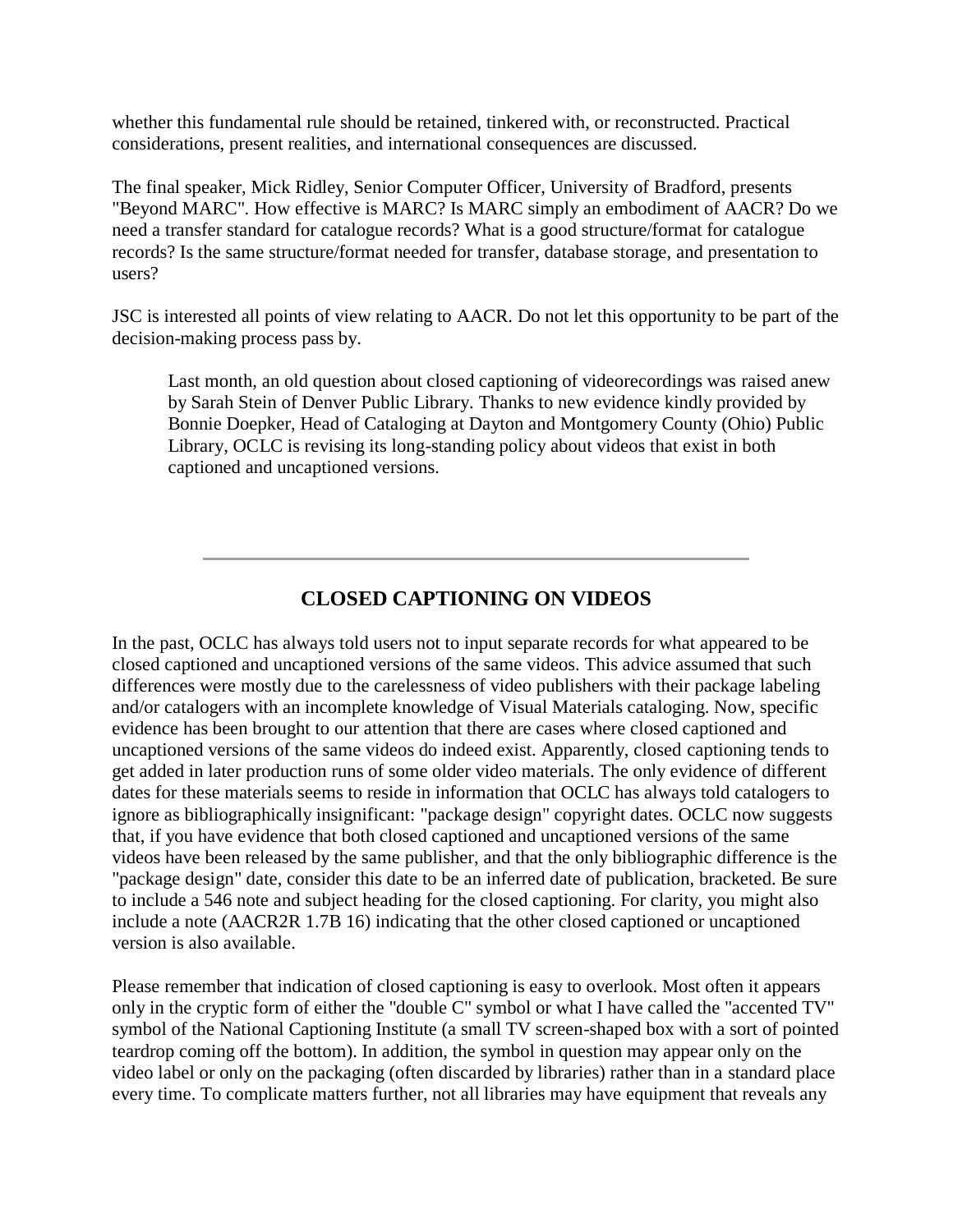closed captioning. In ambiguous cases where the item in hand is closed captioned and an existing record online appears not to be, or vice versa, OCLC still prefers that the existing record be edited for local use. If you suspect that an existing record is incorrect, please send proof to OCLC via the usual means and we will investigate and fix the record, if appropriate.

For more information about closed captioning, the National Captioning Institute has a Web site [\(http://www.ncicap.org/\)](http://www.ncicap.org/) of considerable interest.

(posted for Jay Weitz, OCLC Consulting Database Specialist, on AUTOCAT, April 1997)

## **BOOK REVIEWS Vicki Toy-Smith, Column Editor**

## *Cataloging Musical Moving Image Material: a Guide to the Bibliographic Control of Videorecordings and Films of Musical Performances and other Music-Related Moving Image Material with Examples in MARC Format* **Prepared by The Working Group on Bibliographic Control of Music Video Material, Bibliographic Control Committee, Music Library Association Edited by Lowell Ashley**

*Cataloging Musical Moving Image Material* is number 25 in the series *MLA (Music Library Association) Technical Reports*. Its purpose is to "offer guidance that could lead to more uniform practice for cataloging musical moving image materials". Books have been published previously that cover the cataloging of videorecordings and motion pictures, and other works have been published on various aspects of music cataloging such as the construction of uniform titles; however, this is the first book to be published on how to catalog musical performances on videorecordings and motion pictures. There have been many inconsistencies in the way such material has been cataloged because this type of material has not previously been acquired and cataloged by libraries. Since the Library of Congress is no longer cataloging videorecordings and motion pictures, there is no national leadership in this area.

There currently is a controversy about whether AACR2 does and should allow main entry under personal name for videos of musical composition. The authors do not make a definite decision on this issue but do point out in the examples where personal name main entry might be applicable.

This book covers not just musical performances but also interviews of musicians, documentaries on musical topics, motion pictures with notable musical scores, biographical films of musicians, instructional materials and master classes, and documentation of the music of ethnic, cultural or religious groups. The book is divided into sections on description, choice of access points, subject headings and classification. Appendices include 42 examples of MARC formatted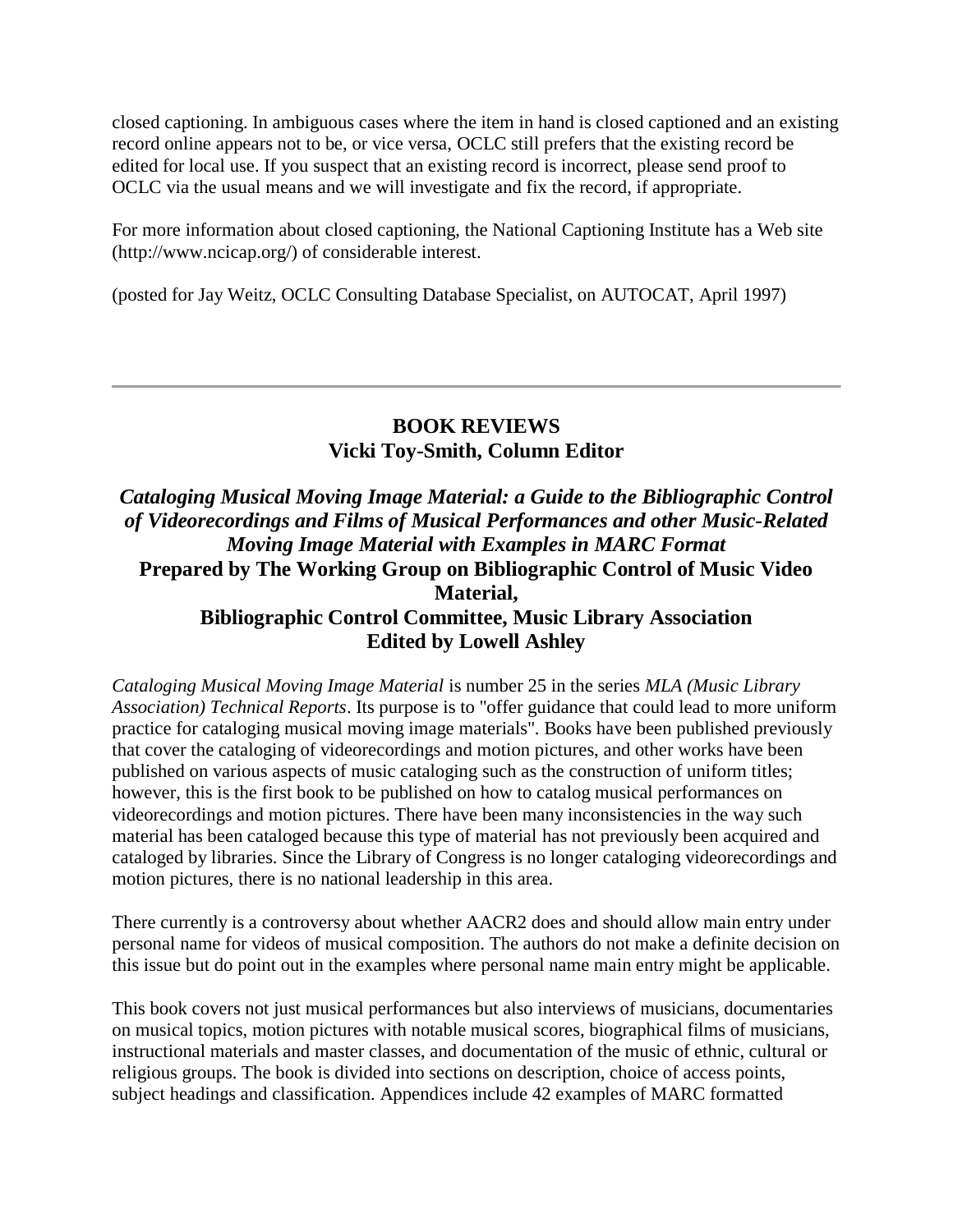records, some in OCLC and some in RLIN format; a bibliography of cataloging manuals for music, audiovisual materials in general, and specifically films and videorecordings plus a bibliography of general reference sources for cataloging ethnographic materials. Each example includes comments. The examples reflect format integration but do not include the rearrangement of the fixed field in OCLC that occurred after OCLC implemented format integration as that had not happened when the book was published. The examples are full records which contain many access points.

This book is very useful in clarifying many complex cataloging issues involving musical moving image material.

Published in 1996 by: Music Library Association, Canton, Mass. (xiv, 108 p.) ISBN 0-914954-51-2. \$28.00 (\$22.40 to MLA members)

## *Cataloging Motion Pictures and Videorecordings. 1996 Update Cataloging Computer Files. 1996 Update Cataloging of Audiovisual Materials. 1996 Update* **By Nancy B. Olson Edited by Edward Swanson**

Each of these booklets contains a section on the 1988 revision, 1993 amendments to AACR2 that and computer files, information on format integration, suggestions on cataloging Internet resources, and discussion on the *Guidelines for Bibliographic Description of Interactive Multimedia* and an example of a bibliographic record for this material.

The booklet on cataloging motion pictures and videorecordings includes changes to the examples in Nancy Olson's *Cataloging Motion Pictures and Videorecordings* (1991) to reflect format integration and the rule changes mentioned in the booklet. The booklet on cataloging audiovisual materials includes the changes to the examples in *Cataloging of Audiovisual Materials: a Manual Based on AACR2* (3rd ed., 1992) and *A Cataloger's Guide to MARC Coding and Tagging for Audiovisual Material* (1993). The booklet on cataloging computer files includes changes to *Cataloging Computer Files* (I 992). The interactive multimedia example is for a different title in each booklet. These booklets are very handy because it is useful to have all the rule changes and format integration changes for one major type of material or for audiovisual material in general together in one place.

Published in 1996 by: Soldier Creek Press, Lake Crystal, Minn. (ii, 22-26 p.) ISBN 0-936996- 71-4 (motion pictures and videos), 0-936996-73-0 (audiovisual materials), 0-936996-72-2 (computer files). \$10.00 (audiovisual materials) and \$5.00 each for the motion pictures and videos booklet and for the computer files booklet.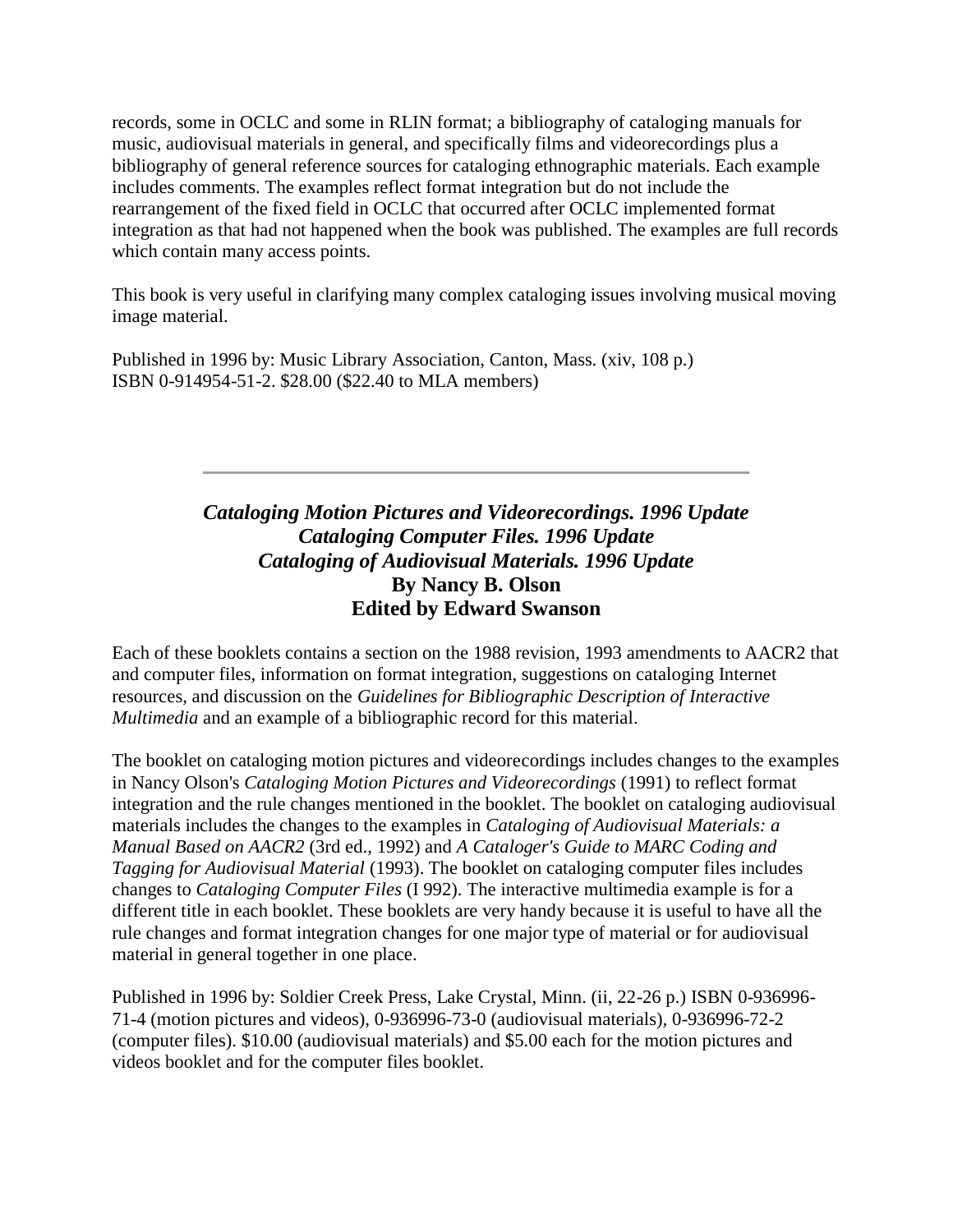Reviewed by: Katherine L. Rankin University of Nevada, Las Vegas

### **NAME THIS COLUMN - WIN PRIZE**

#### **Contest has been extended until August 1, 1997.**

Suggest a new title for the Questions and Answers column. Please! Send your suggestion(s) to the column editor or the newsletter editor (see addresses on front cover verso). The editors will make the final decision and will award a book by Nancy B. Olson to the winner. If there are multiple winning entries, the prize will be awarded to one randomly drawn winner.

## **[NANCY B. OLSON'S COLUMN]**

This month I have some general bits of information and some questions that were emailed to me for this purpose as well as some questions of general interest from Autocat.

#### *Cataloging Internet Resources:*

I prepared the first edition of this for OCLC in 1994 and rewrote it extensively in late 1996. The second edition of this document now is being prepared for printing by OCLC. It includes a much-expanded list of terms for Area 3 (field 256) based on the revision of the ISBD (CF) that is being completed this year. I hope people will find these terms useful when cataloging Internet resources. When the document is available (print and electronic formats) it will be announced by OCLC. MARC field 538: We've all gotten used to coding the VHS note as 538; now we can learn to do the same for the note "Compact disc." There is an example in USMARC and it will be added to the OCLC format document, according to Glenn Patton. It is not a new field or change to a code or tag, so I believe we can use this now.

#### *Closed-captioned videos:*

On April 16 Jay Weitz of OCLC announced a new OCLC policy regarding videos that exist in both captioned and uncaptioned versions. The new policy allows a separate record for each version in the OCLC database. (The entire message appears elsewhere in this newsletter)

#### *Help for beginners:*

During April a cataloger posted her first attempt at video cataloging on Autocat and asked for help. I quit counting after the first ten responses though several more appeared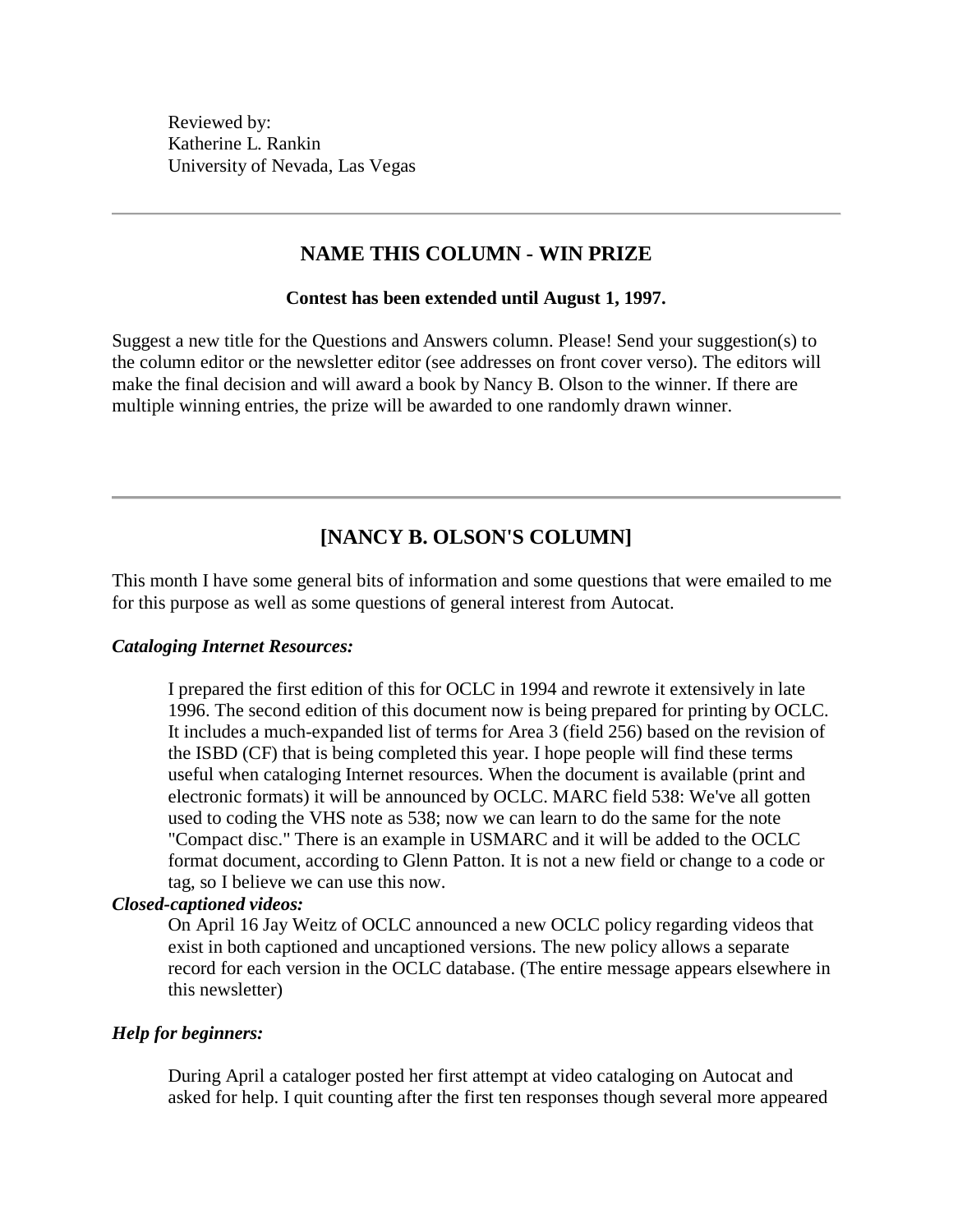in following days. Some were brief and some were really quite detailed, but I was encouraged by both quantity and quality of the responses. I find Autocat, Intercat, Emedia, and MLA-L (the four I have subscribed to) to be helpful and encouraging. Sometimes I am forced to rethink what I have been doing, and sometimes I am forced to really THINK about this whole process.

### *006, 007, and 008:*

Lots of questions appear on the lists about these fields. Some systems carry the 008 as a field labeled "008"; those of us using OCLC may not be aware that those labeled fields filling the top several lines of the screen are from MARC field 008 (and LC documents refer to "leader byte - "). This 008 field is chosen based on the primary physical characteristic of the item - is it a book, a video, a computer file, etc.?

The 007 has been in existence since about 1976 and is designed to carry, in coded form, additional information about the physical characteristics of an item beyond that coded into the 008. There has never been an 007 for books or book- form serials. There is an 007 for each type of non-book material and these are used in bibliographic records for the non-book material itself, as well as (with format integration) in book format bibliographic records when the book is accompanied by audiovisual or non-book material.

If there is a true kit (two or more types of non-book materials, none of which is dominant) there may be one 007 for each type of non-book material.

If a sound recording accompanies (narrates) slides or a filmstrip, however, both sound and film characteristics are coded into one 007.

The 006 was developed during format integration for those types of material for which all the needed coded information could not be carried in any combination of 007/008 fields. The primary problem it was designed to solve were those materials that were non-print of some type, and were also serials. It provides an additional access point for indexing by format. A video serial would have an 008 for the video format (with "s" for the monograph/serial field), an 007 for additional video characteristics, and an 006 for additional serial characteristics. This would be indexed both as a video and as a serial.

The 006 is also used when there is some question about which item is dominant. For example, a book with a CD-ROM tucked inside the back cover could be cataloged as a book with the CD- ROM as accompanying material (type "a" record, 007 for computer file). If the CD-ROM has really significant contents, or is the electronic version of the book, add to the above an 006 for computer files so the bibliographic record could be indexed both as a book and as a computer file.

#### *Classification of film/feature film:*

Questions on classification of various audiovisual materials appear at times on Autocat and elsewhere-there is a discussion on Autocat this week on the topic, though most people in that discussion are talking about collections of sound recordings.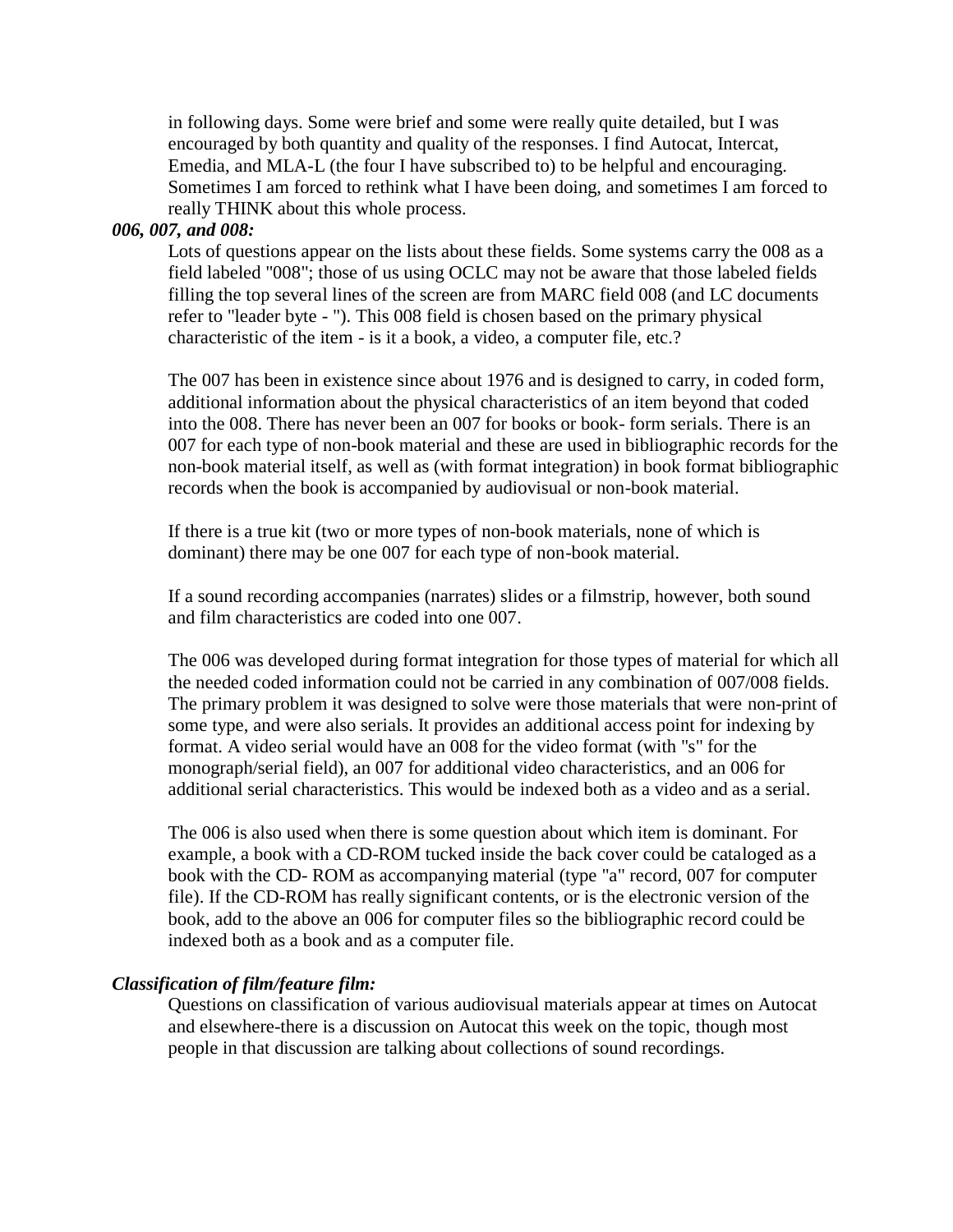Pam Cook wrote Verna Urbanski about feature films, saying "It has been our practice to classify feature films under PN1997 based on CSB 48 (Spring 1990) where it states on p. 44: 'All individual adult fiction films, except for comedy, experimental, and animated films, are classed in PN 1997, provided that their primary purpose is entertainment. She goes on to ask about PN1995.9 with its cutters for special types of film, and says their public service people prefer feature films under one number and in one sequence, though they do use the PN1995.9 (with cutters) for experimental films and animated films.

Verna replied that her library uses PN1997 for everything except animated films that are classed in PN1997.5, though she is uncomfortable putting things such as Shakespeare in PN1997. But she only has to decide if something is animated or not when deciding on a class number.

First I would like to remind readers that classification is a local decision - do what is best for your users. The LC policy from CSB 48, "Guidelines for Subject Cataloging of Visual Materials" was for use by LC catalogers preparing bibliographic records for items they did not own but were cataloging to create bib records for our use. It speaks, for instance, about the lack of shelflisting subarrangements - classification numbers were not completed for these item only subfield "a" was given in the MARC record.

So you may choose to put all films in one class number, all films in accession number order, devise your own scheme, or do whatever you think best for your patrons (and/or your collection and/or your shelfspace).

I classify feature films. If a video is a play of a Shakespeare work, or based on one, I classify it with Shakespeare. If it is based on a Hemingway story, then it goes in a Hemingway number. If it is about the Vietnam war, even if fiction, then I class it with other things about that war. If it doesn't go easily into a number about some subject or for a literary author, then I put it into PN1995.9 with an appropriate cutter. As a last resort, I set up a cutter under PN 1995.9 for "feature films." And I use genre headings as well as regular subject headings. For all the feature films I add the heading "Feature films" so one may pull up all those together if needed. And I am not concerned about classing something with Hemingway that does not have a main entry for Hemingway - if it is based on an author's work, there will be an added entry for the author - classification does not need to depend on main entry choice.

Our videos are now shelved by class number and are available for browsing (a recent move from number). I have heard comments from some who weren't aware of all the videos we had in - (fill in any subject area), so this scheme does seem to work.

I will be teaching at the University of Pittsburgh from July 28-August 1 this summer. This is an intensive one week workshop on all types of non-print materials. Enrollment is limited. Contact me or Joyce Mitchell [joyce@lis.pitt.edu](mailto:joyce@lis.pitt.edu) for more information.

-- Send print or electronic questions to Nancy Olson at the addresses printed on the front cover verso of the *OLAC Newsletter*. Include as much background information, photocopies of